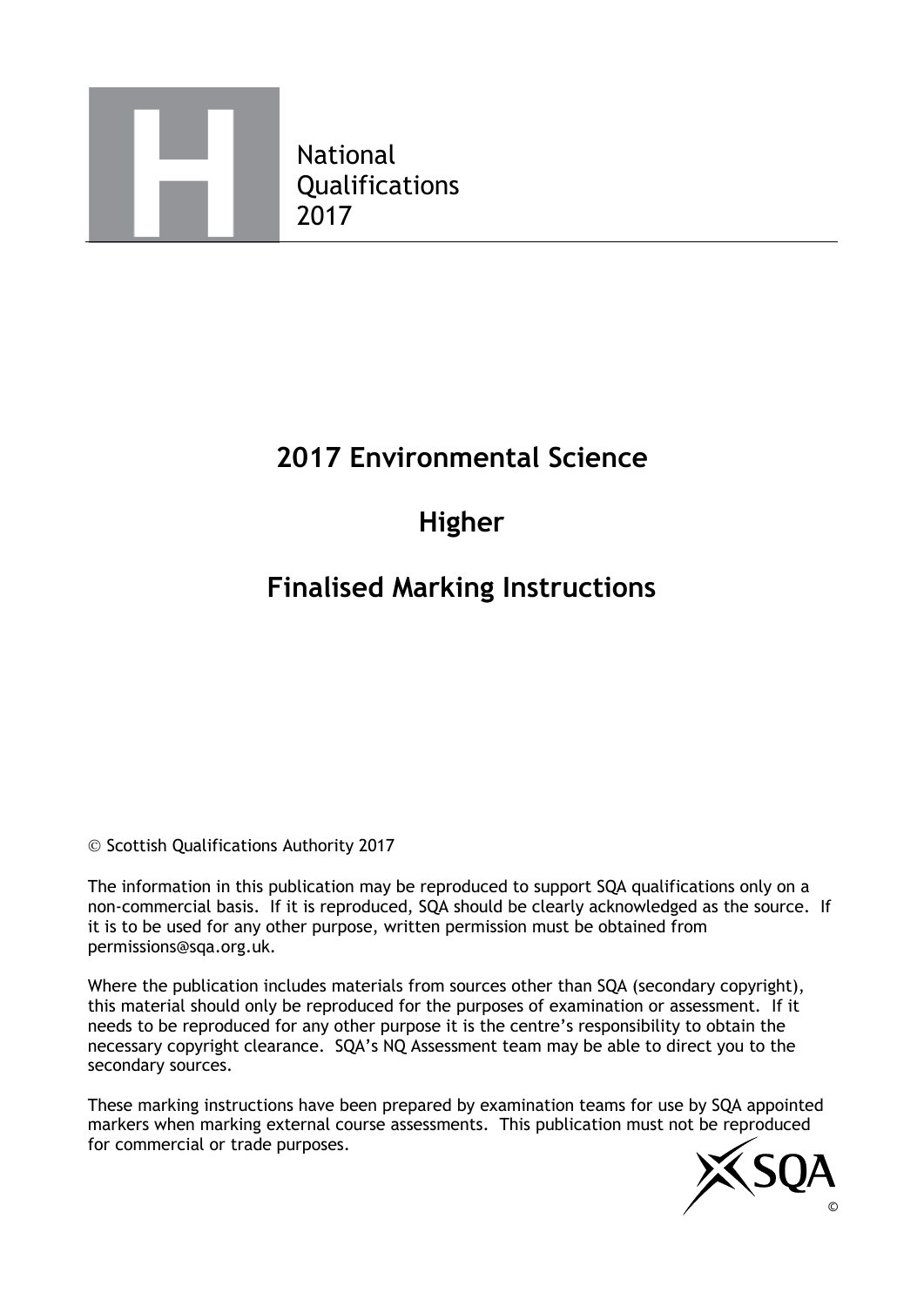#### **General marking principles for Environmental Science Higher**

*This information is provided to help you understand the general principles you must apply when marking candidate responses to questions in this Paper. These principles must be read in conjunction with the detailed marking instructions, which identify the key features required in candidate responses.* 

- **(a)** Marks for each candidate response must always be assigned in line with these general marking principles and the detailed marking instructions for this assessment.
- **(b)** Marking should always be positive ie, marks should be awarded for what is correct and not deducted for errors or omissions.
- **(c)** If a specific candidate response does not seem to be covered by either the principles or detailed marking instructions, and you are uncertain how to assess it, you must seek guidance from your Team Leader.
- **(d)** Half marks may not be awarded.
- **(e)** Where a candidate makes an error at an early stage in a multi-stage calculation, credit should normally be given for correct follow-on working in subsequent stages, unless the error significantly reduces the complexity of the remaining stages. The same principle should be applied in questions which require several stages of non-mathematical reasoning.
- **(f)** Unless a numerical question specifically requires evidence of working to be shown, full marks should be awarded for a correct final answer (including units if required) on its own.
- **(g)** Larger mark allocations may be fully accessed whether responses are provided in continuous prose, linked statements or a series of discrete developed points.
- **(h)** In the detailed marking instructions, if a word is **underlined** then it is essential; if a word is **(bracketed)** then it is not essential.
- **(i)** In the detailed marking instructions, words separated by / are alternatives.
- **(j)** If two answers are given where one is correct and the other is incorrect, no marks are awarded.
- **(k)** Where the candidate is instructed to choose one question to answer but instead answers both questions, both responses should be marked and the better mark awarded.
- **(l)** The assessment is of skills, knowledge and understanding in Environmental Science, so marks should be awarded for a valid response, even if the response is not presented in the format expected. For example, if the response is correct but is not presented in the table as requested, or if it is circled rather than underlined as requested, award the mark.
- **(m)** Unless otherwise required by the question, use of abbreviations (eg DNA, ATP) or chemical formulae (eg CO2, H2O) are acceptable alternatives to naming.
- **(n)** Content that is outwith the course assessment specification should be given credit if used appropriately eg metaphase of meiosis.
- **(o)** If a numerical answer is required and units are not given in the stem of the question or in the answer space, candidates must supply the units to gain the mark. If units are required on more than one occasion, candidates should not be penalised repeatedly.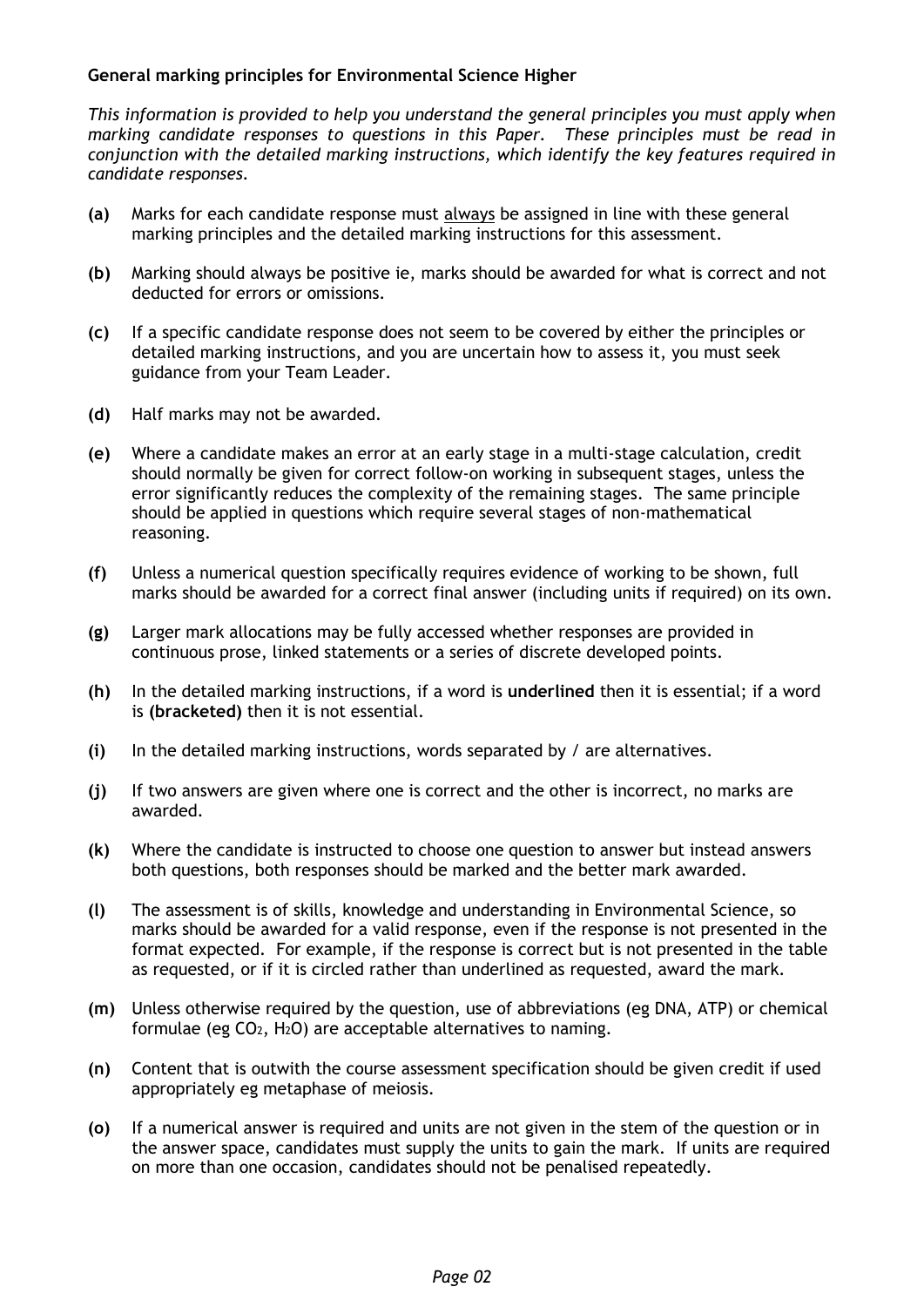- **(p)** If incorrect **spelling** is used:
	- and the term is recognisable then award the mark;
	- and the term can easily be confused with another biological term then do not award the mark eg ureter and urethra;
	- and the term is a mixture of other biological terms then do not award the mark, eg mellum, melebrum, amniosynthesis.
- **(q)** When presenting data:
	- if a candidate provides two graphs or charts in response to one question (eg one in the question and another at the end of the booklet), mark both and give the higher mark
	- for marking purposes no distinction is made between bar charts (used to show discontinuous features, have descriptions on the x-axis and have separate columns) and histograms (used to show continuous features, have ranges of numbers on the xaxis and have contiguous columns)
	- other than in the case of bar charts/histograms, if the question asks for a particular type of graph or chart and the wrong type is given, then do not give the mark(s) for this. Where provided, marks may still be awarded for correctly labelling the axes, plotting the points, joining the points either with straight lines or curves (best fit rarely used), etc.
	- the relevant mark should not be awarded if the graph uses less than 50% of the axes; if the x and y data are transposed; if 0 is plotted when no data for this is given (ie candidates should only plot the data given)
- **(r)** Marks are awarded only for a valid response to the question asked. For example, in response to questions that ask candidates to:
	- **identify**, **name**, **give**, or **state**, they need only name or present in brief form;
	- **define,** they should give a statement of the definition;
	- **calculate**, they must determine a number from given facts, figures or information;
	- **compare**, they must demonstrate knowledge and understanding of the similarities and/or differences between things;
	- **describe**, they must provide a statement or structure of characteristics and/or features;
	- **evaluate**, they must make a judgement based on criteria;
	- **explain**, they must relate cause and effect and/or make relationships between things clear;
	- **outline**, they must provide a brief sketch of content more than naming but not a detailed description;
	- **predict**, they must suggest what may happen based on available information;
	- **suggest**, they must apply their knowledge and understanding of Environmental Science to a new situation. A number of responses are acceptable: marks will be awarded for any suggestions that are supported by knowledge and understanding of Environmental Science.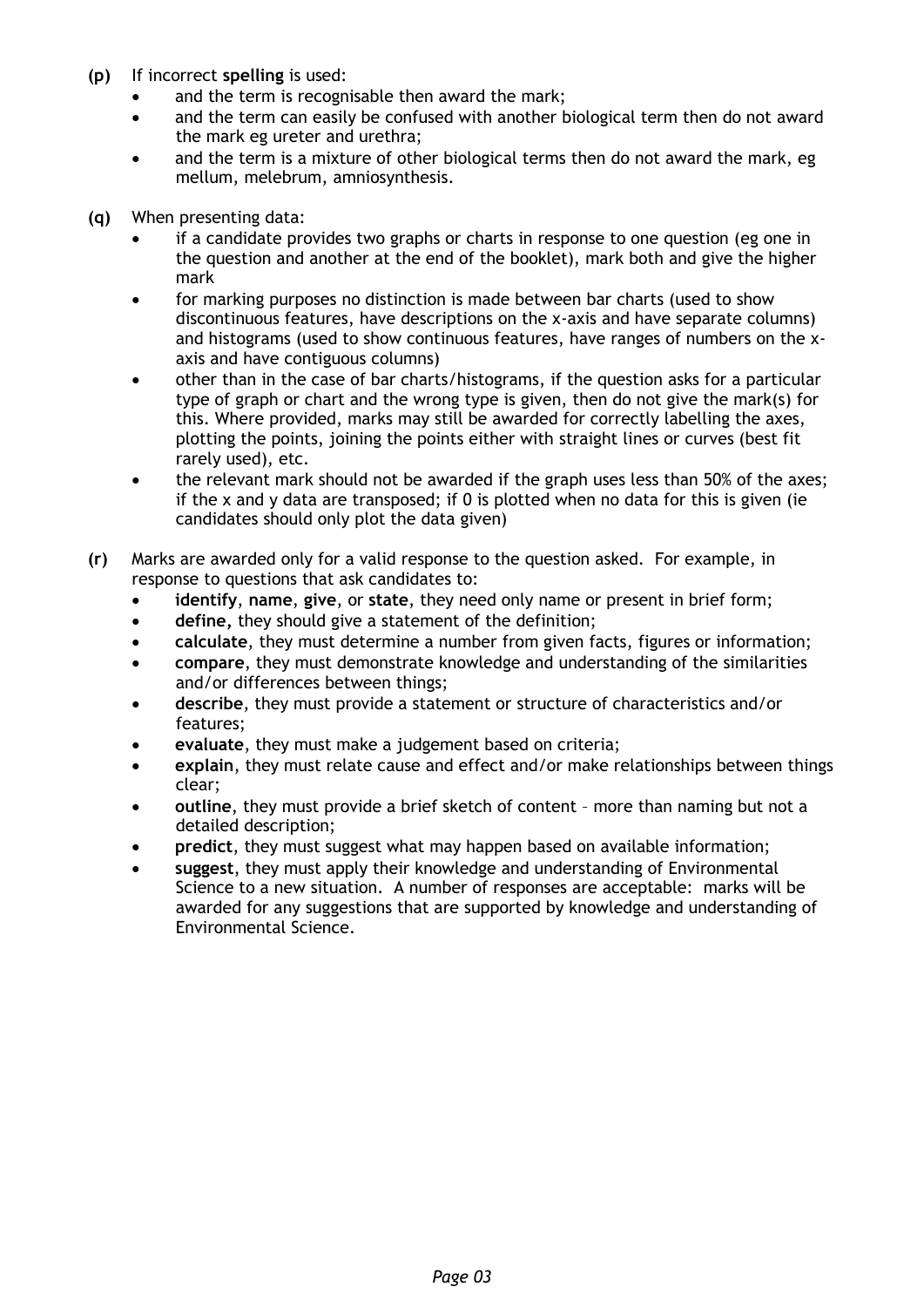| Question |     |     | <b>Expected answer(s)</b>                                                                                                                                                                                                                                                                                                                                                                                       | <b>Max</b><br>mark      | <b>Additional guidance</b>                                                                                                                                                                                                                                                                                                                                                                                                                       |
|----------|-----|-----|-----------------------------------------------------------------------------------------------------------------------------------------------------------------------------------------------------------------------------------------------------------------------------------------------------------------------------------------------------------------------------------------------------------------|-------------------------|--------------------------------------------------------------------------------------------------------------------------------------------------------------------------------------------------------------------------------------------------------------------------------------------------------------------------------------------------------------------------------------------------------------------------------------------------|
| 1.       | (a) |     | A group of organisms able to<br>(inter)breed AND produce fertile<br>offspring.                                                                                                                                                                                                                                                                                                                                  | 1                       | Both parts of the definition must<br>be included for the mark to be<br>awarded.                                                                                                                                                                                                                                                                                                                                                                  |
|          | (b) |     | Interspecific competition<br>occurs/Balanus balanoides<br>outcompetes Chthamalus stellatus<br>for space.                                                                                                                                                                                                                                                                                                        | 1                       | Response should include mention<br>of competition between the two<br>species. Do not accept just<br>competition                                                                                                                                                                                                                                                                                                                                  |
|          | (c) | (i) | Any description of a suitable<br>quantitative method.<br>Example:<br>Use of a quadrat (1 mark)<br>Systematic sampling (max 2<br>marks):<br>measure a straight line/transect<br>down the shore (high water to low<br>water) (1 mark).<br>Sample at regular intervals along<br>the tape (1 mark).<br>Repeat at set distances across the<br>beach profile (1 mark).<br>Random sampling description<br>(max 1 mark) | $\overline{\mathbf{3}}$ | 1 mark for naming the equipment.<br>2 marks for describing the<br>methodology.<br>Max of 1 mark out of 2 for<br>describing random sampling<br>methodology, since the focus<br>should be on assessing frequency<br>& distribution along the shoreline<br>and random sampling is not<br>entirely appropriate (though<br>candidates may have seen this<br>used).<br>Description of stratified random<br>sampling methodology could gain<br>2 marks. |
|          |     | (i) | Any qualitative method that<br>allows for preparation of<br>species/descriptive lists.                                                                                                                                                                                                                                                                                                                          | 1                       | Response must include reference<br>to assessment of different species.<br>Accept quadrat, which can be<br>used for both qualitative and<br>quantitative purposes.                                                                                                                                                                                                                                                                                |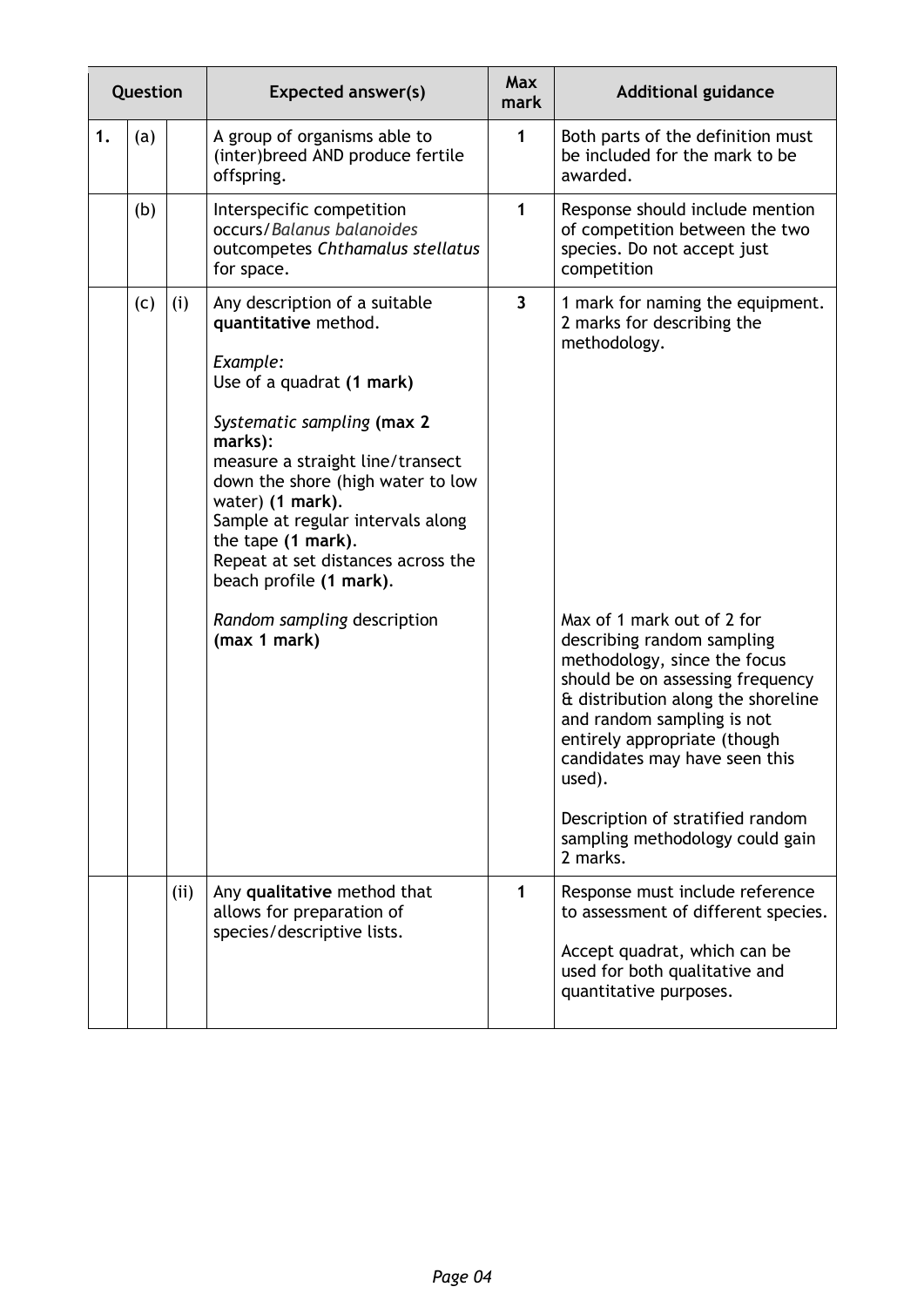| Question |     | <b>Expected answer(s)</b>                                                                                                                                                                                                                                                                                                                                                                                                                                                         | <b>Max</b><br>mark | <b>Additional guidance</b>                                                                                                                                                                                       |
|----------|-----|-----------------------------------------------------------------------------------------------------------------------------------------------------------------------------------------------------------------------------------------------------------------------------------------------------------------------------------------------------------------------------------------------------------------------------------------------------------------------------------|--------------------|------------------------------------------------------------------------------------------------------------------------------------------------------------------------------------------------------------------|
| 1.       | (d) | Both species will be wiped out<br>because ocean acidification will<br>affect the shells of both species.<br><b>OR</b><br>Chthalamus will be wiped out but<br>Balanus will be unaffected/less<br>affected because Chthalamus will<br>be more exposed to rainfall/runoff<br>than Balanus.<br><b>OR</b><br>Balanus will reduce (Chthalamus<br>may increase) because it will be<br>more exposed to increased ocean<br>acidification.<br><b>OR</b><br>Other appropriate justification. | $2^{\circ}$        | Either increased or decreased<br>abundance, but not stay the same<br>(since the calcium carbonate shell<br>will be affected by pH change).<br>1 mark for prediction.<br>1 mark for appropriate<br>justification. |
|          | (e) | The EU                                                                                                                                                                                                                                                                                                                                                                                                                                                                            | 1                  | Not SEPA.                                                                                                                                                                                                        |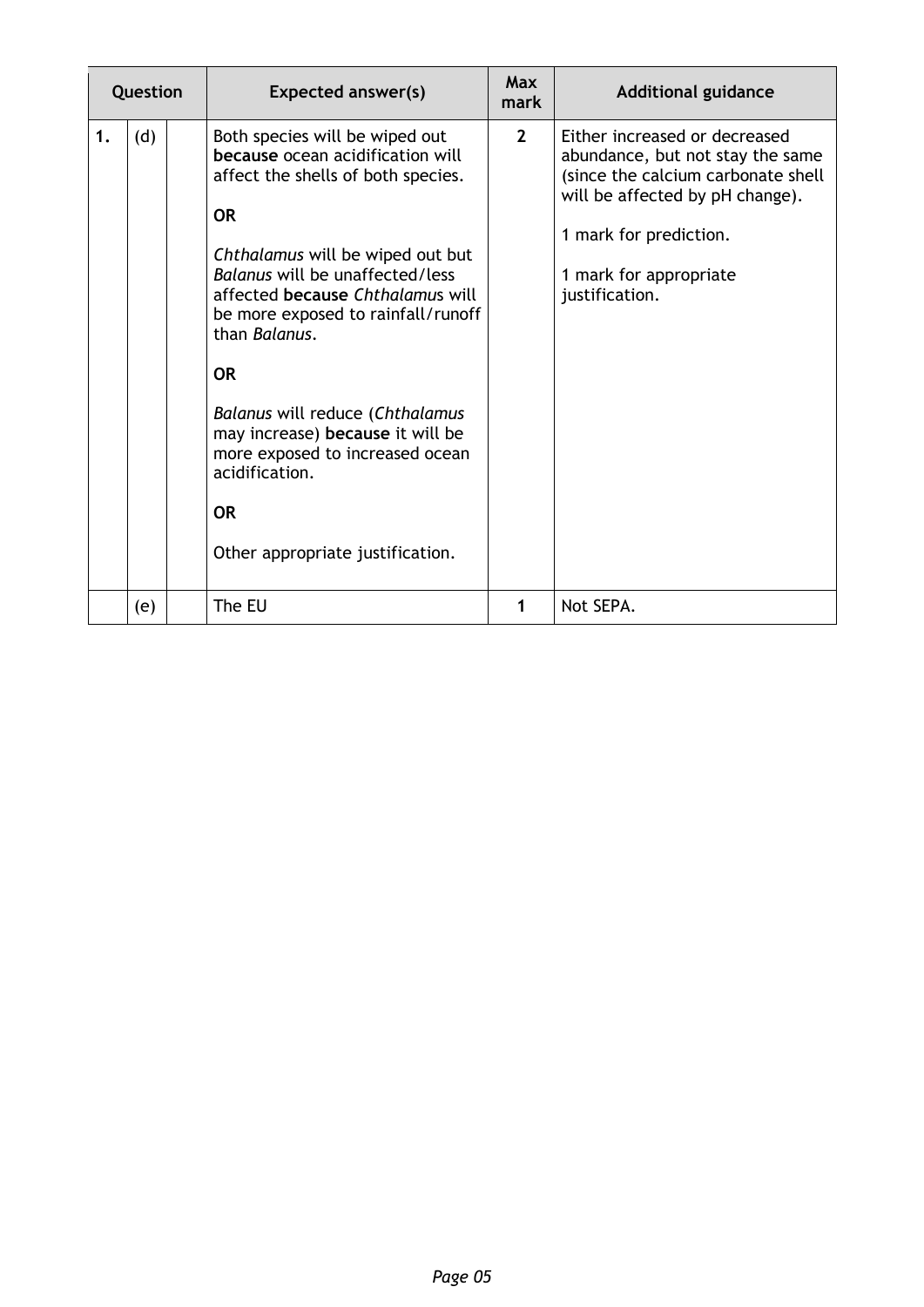| Question |     |       | <b>Expected answer(s)</b>                                                                                                                                   | <b>Max</b><br>mark      | <b>Additional guidance</b>                                   |
|----------|-----|-------|-------------------------------------------------------------------------------------------------------------------------------------------------------------|-------------------------|--------------------------------------------------------------|
| 2.       | (a) | (i)   | Constructive/divergent                                                                                                                                      | 1                       |                                                              |
|          |     | (i)   | Is a destructive/convergent/<br>tensional boundary (1 mark)                                                                                                 | $\overline{\mathbf{3}}$ | An annotated diagram could be<br>used as part of the answer. |
|          |     |       | Nazca plate/oceanic crust<br>moves/subducts below the South<br>American plate/continental crust<br>(1 mark)                                                 |                         | Response must include tectonic<br>activity AND effect.       |
|          |     |       | Increased pressure/friction can<br>cause earthquakes (1 mark)                                                                                               |                         |                                                              |
|          |     |       | Magma may rise to the surface<br>through rock fractures and erupt<br>as lava via volcanoes (1 mark) or<br>offshore island arcs (1 mark)                     |                         |                                                              |
|          |     |       | Can also form fold mountains in<br>the crumple zone (1 mark)                                                                                                |                         |                                                              |
|          |     |       | <b>OR</b>                                                                                                                                                   |                         |                                                              |
|          |     |       | Other reasonable response.                                                                                                                                  |                         |                                                              |
|          |     | (iii) | Pressure and friction at subduction<br>zones generates heat (1 mark)                                                                                        | $\mathbf{2}$            | Any two for 1 mark each.                                     |
|          |     |       | Magma rises through the rock<br>fractures, also carrying super-<br>heated water and suspended/<br>dissolved minerals (1 mark)                               |                         |                                                              |
|          |     |       | The water evaporates and leaves<br>behind gold deposits (as veins<br>within the fractured rock)<br>(1 mark)                                                 |                         |                                                              |
|          |     |       | Weathering of gold-bearing rocks<br>releases gold dust/flakes/nuggets,<br>(which may be washed into<br>watercourses and form alluvial<br>deposits) (1 mark) |                         |                                                              |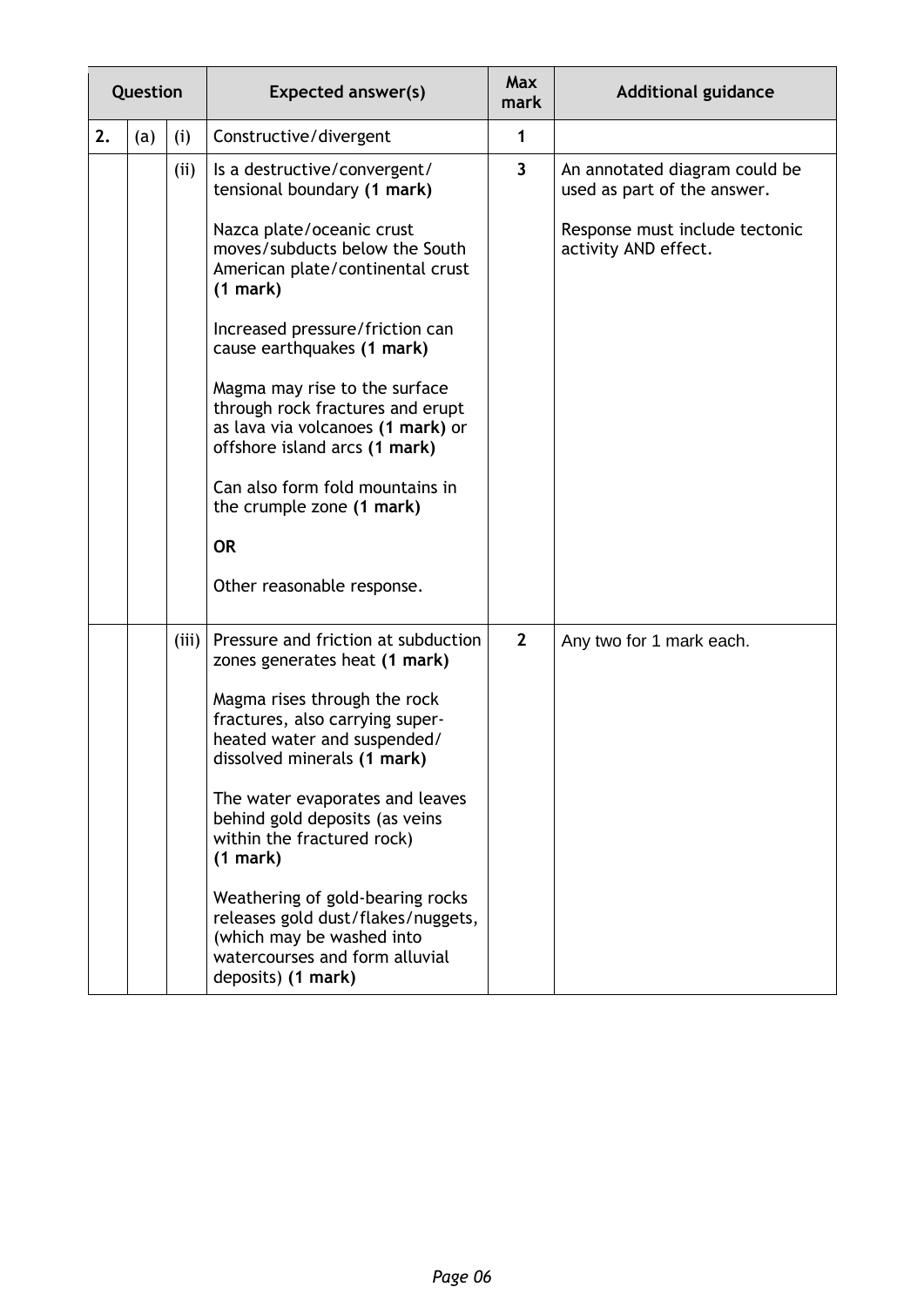| Question |     |      | <b>Expected answer(s)</b>                                                                                                                                                                                                                                                                                                                                                                            | <b>Max</b><br>mark | <b>Additional guidance</b>                                                                                                                                        |
|----------|-----|------|------------------------------------------------------------------------------------------------------------------------------------------------------------------------------------------------------------------------------------------------------------------------------------------------------------------------------------------------------------------------------------------------------|--------------------|-------------------------------------------------------------------------------------------------------------------------------------------------------------------|
| 2.       | (a) | (iv) | Land disturbance leading to<br>Deforestation/habitat loss/soil<br>erosion.<br>Mining process will result in waste<br>rock/noise from machinery/dust.<br>Emissions from energy inputs<br>contribute to climate change.<br>Use of chemicals to extract gold<br>(from crushed rock) eg cyanide/<br>mercury could contaminate land<br>or water/bioaccumulate.<br><b>OR</b><br>Other reasonable response. | $\overline{2}$     | Any two developed points.                                                                                                                                         |
|          | (b) | (i)  | Is best practice advice for field<br>workers/aims to enhance public<br>interest and awareness/educate<br>the public on the importance of<br>geological formations/prevent<br>harmful development (under the<br>Nature Conservation (Scotland)<br>Act 2004)                                                                                                                                           | 1                  | Any one.                                                                                                                                                          |
|          |     | (ii) | Geoparks advance the protection<br>and use of geological heritage in a<br>sustainable way                                                                                                                                                                                                                                                                                                            | $\mathbf{1}$       | Promote a range of sustainable<br>development/educational<br>activities.<br>NB geoparks are promotional only<br>and have no legal or planning<br>protection role. |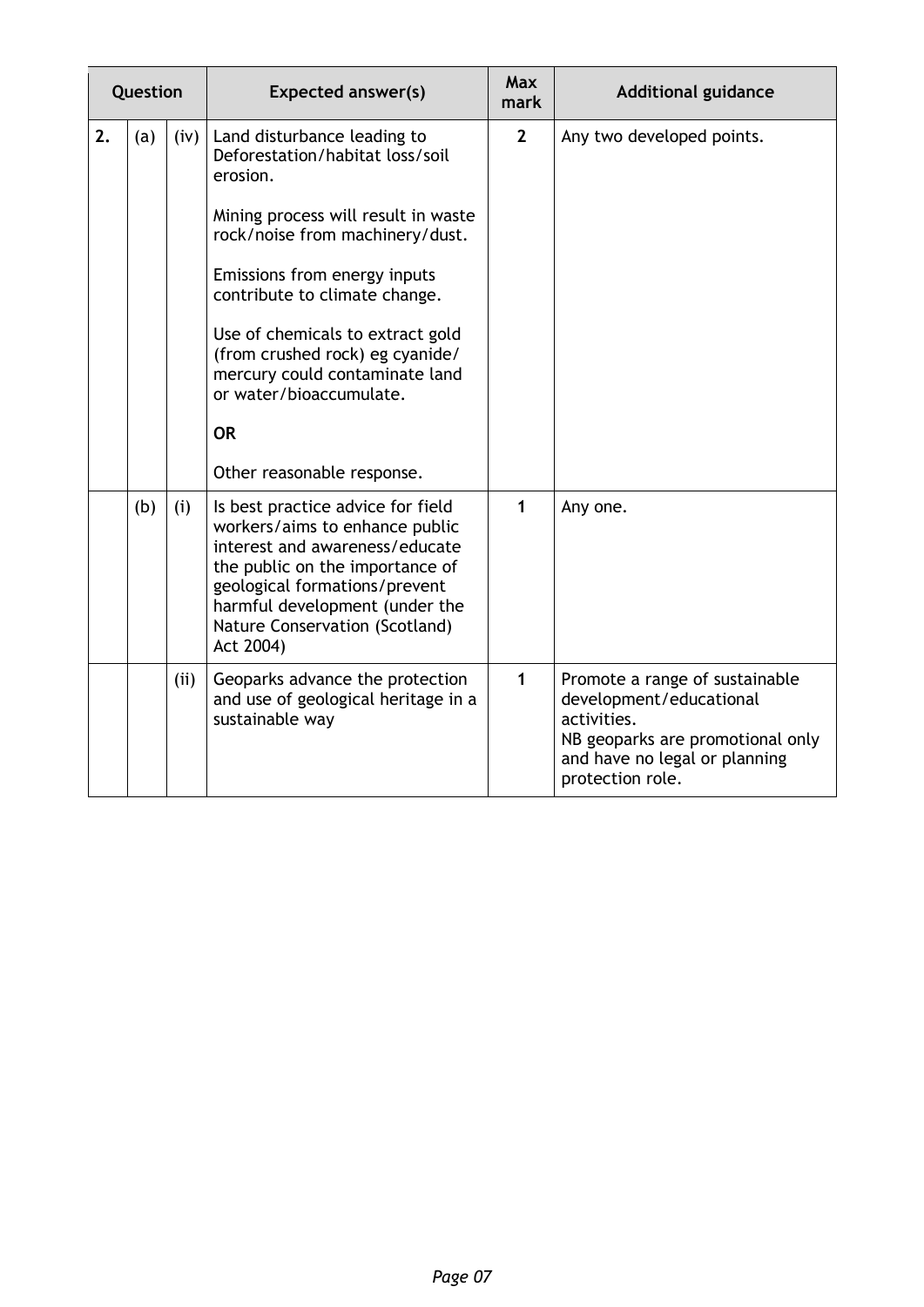|    | Question | <b>Expected answer(s)</b>                                                                                                                                                                                                                                                                                                                                                                                                                                                                                                                                                 | <b>Max</b><br>mark      | <b>Additional guidance</b>                                                                                                                                                                                                                                                    |
|----|----------|---------------------------------------------------------------------------------------------------------------------------------------------------------------------------------------------------------------------------------------------------------------------------------------------------------------------------------------------------------------------------------------------------------------------------------------------------------------------------------------------------------------------------------------------------------------------------|-------------------------|-------------------------------------------------------------------------------------------------------------------------------------------------------------------------------------------------------------------------------------------------------------------------------|
| 3. | (a)      | Social: lorries operating/<br>congestion at bridges/plant<br>operating through night/<br>industrialisation of wild land<br>Economic: creation of income<br>stream/possibility of taking waste<br>outside the area<br><b>OR</b><br>Other reasonable response.                                                                                                                                                                                                                                                                                                              | $\overline{2}$          | One from each category.<br>Responses must be based on<br>information provided in the<br>passage or map.                                                                                                                                                                       |
|    | (b)      | Impact on wetland/wading birds/<br>possibility of runoff/pollution from<br>incineration/carbon increase/<br>transport & construction costs/<br>noise pollution/use of non-native<br>species/lack of any existing survey<br>so no knowledge of species<br>already present<br><b>OR</b><br>Other reasonable response.                                                                                                                                                                                                                                                       | $\overline{\mathbf{3}}$ | 1 mark for named implication.<br>1 mark for each developed idea<br>relating to the named implication.                                                                                                                                                                         |
|    | (c)      | Location B is more remote so<br>there would be less noticeable<br>noise pollution compared with<br>Location A (1 mark)<br>Increased risk of runoff at Location<br>B than Location A (1 mark).<br>Location A is on land that is<br>already disturbed and possibly<br>contaminated (1 mark) so there<br>would be less risk of additional<br>soil contamination compared with<br>Location B (1 mark)<br>Prevailing wind would carry<br>pollution/odour across the city<br>from A; at B it would be carried<br>away from the city.<br><b>OR</b><br>Other reasonable response. | $\overline{\mathbf{3}}$ | 1 mark for each justification of<br>why one location would be more<br>suitable than the other.<br>Candidates must evaluate why one<br>site is better/worse than the<br>other, and not just state an issue.<br>Reasons given could be<br>environmental, economic or<br>social. |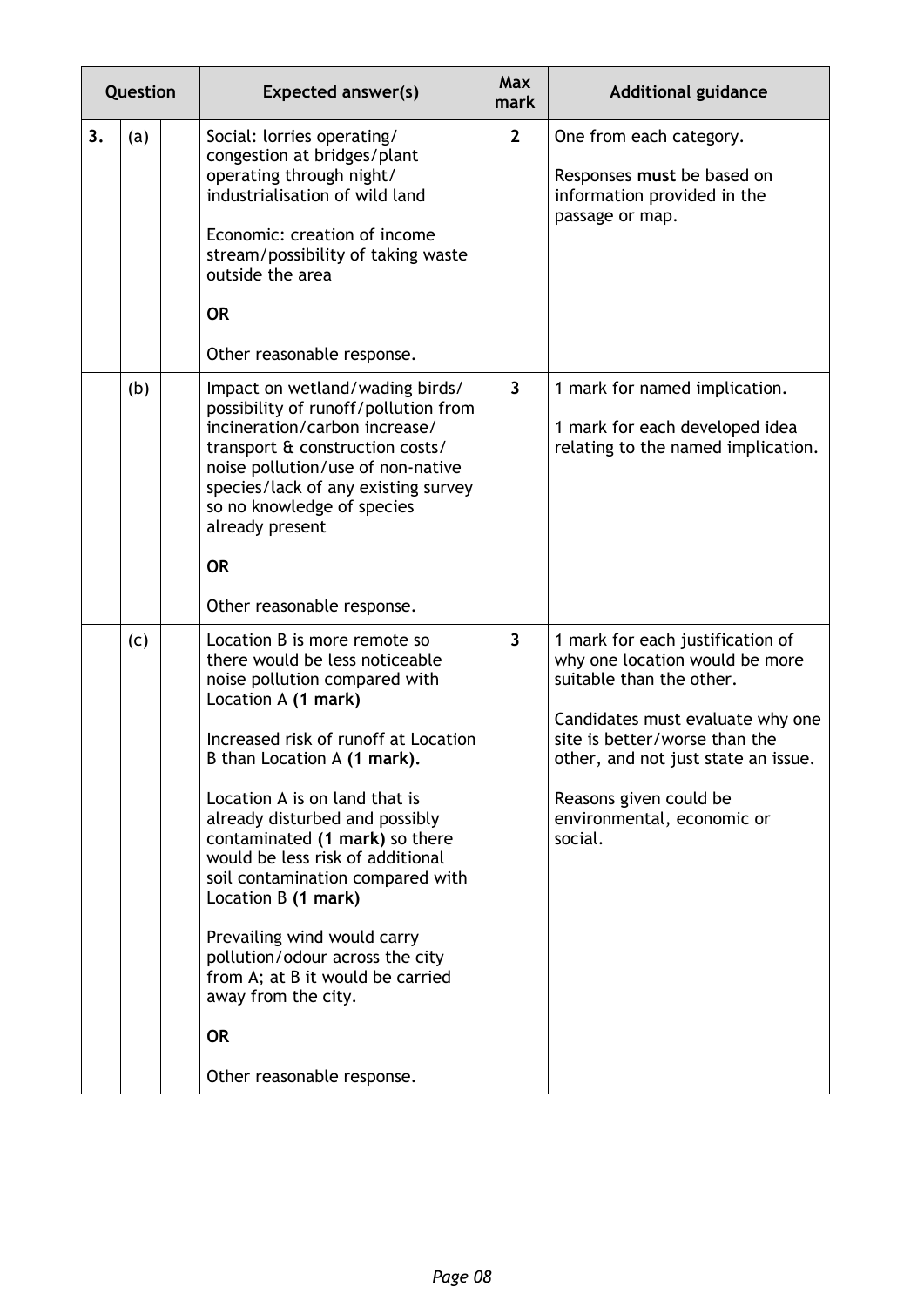| Question |     | <b>Expected answer(s)</b>                                                                                                                                                                                                                                                                     | Max<br>mark | <b>Additional guidance</b> |
|----------|-----|-----------------------------------------------------------------------------------------------------------------------------------------------------------------------------------------------------------------------------------------------------------------------------------------------|-------------|----------------------------|
| 3.       | (d) | Possibility of pollution/<br>contaminated ash would need<br>special handling for disposal/<br>increased greenhouse gas or fossil-<br>fuel derived CO <sub>2</sub> emissions/a tall<br>chimney would be required that<br>would have a visual impact<br><b>OR</b><br>Other reasonable response. |             |                            |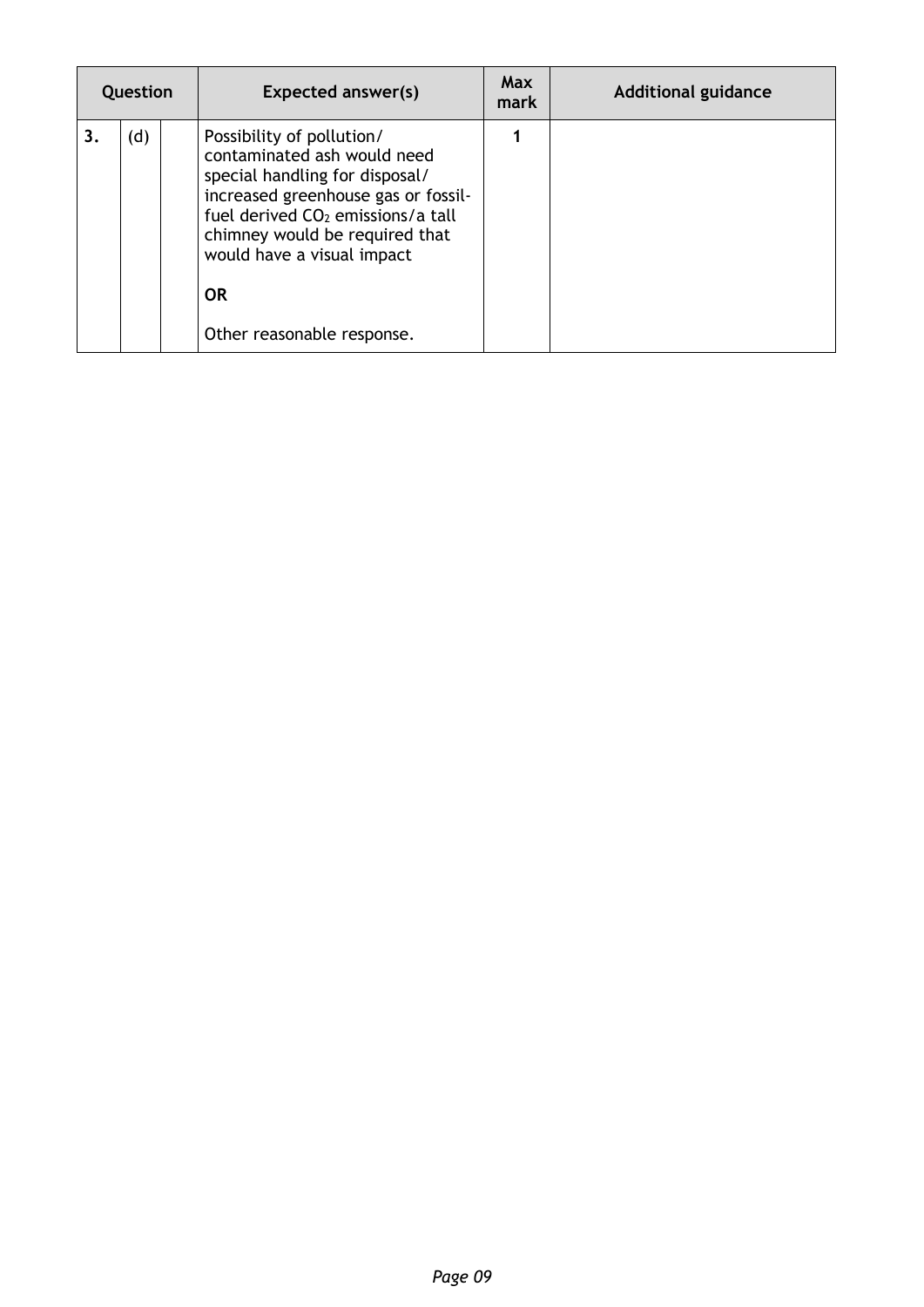|    | Question |            | <b>Expected answer(s)</b>                                                                                                                                                                                                                                                                                                                                                                                                                                                                                                                                                                                                                                      | <b>Max</b><br>mark | <b>Additional guidance</b>                                                                                                                                                                                                                                                            |
|----|----------|------------|----------------------------------------------------------------------------------------------------------------------------------------------------------------------------------------------------------------------------------------------------------------------------------------------------------------------------------------------------------------------------------------------------------------------------------------------------------------------------------------------------------------------------------------------------------------------------------------------------------------------------------------------------------------|--------------------|---------------------------------------------------------------------------------------------------------------------------------------------------------------------------------------------------------------------------------------------------------------------------------------|
| 4. | (a)      | (i)        | Clay is formed through the<br>chemical breakdown of rocks/<br>feldspar/other clay minerals<br>$(1$ mark)<br>Residual clays are most commonly<br>formed by surface weathering<br>processes (1 mark) releasing clay<br>particles such as:<br>chemical decomposition of<br>rocks containing aluminium or<br>silica (1 mark)<br>clay left behind when<br>$\bullet$<br>surrounding rock dissolves<br>(1 mark)<br>breakdown of shale (1 mark)<br>$\bullet$<br>Transported clays have been<br>removed from the place of origin<br>by an agent of erosion/water/<br>ice/wind (1 mark) (and deposited<br>in a new position).<br><b>OR</b><br>Other reasonable response. | $\overline{2}$     | Any two relevant points.                                                                                                                                                                                                                                                              |
|    |          | (ii)       | The clay can absorb moisture (and<br>odour)                                                                                                                                                                                                                                                                                                                                                                                                                                                                                                                                                                                                                    | $\mathbf{1}$       |                                                                                                                                                                                                                                                                                       |
|    |          | (iii)      | Cleaning (woollen cloth,<br>terracotta tiles)/oil well drilling/<br>refining edible oils & fats/other<br>reasonable response                                                                                                                                                                                                                                                                                                                                                                                                                                                                                                                                   | 1                  |                                                                                                                                                                                                                                                                                       |
|    | (b)      | (i)<br>(A) | (Hot or polar) desert/tundra                                                                                                                                                                                                                                                                                                                                                                                                                                                                                                                                                                                                                                   | 1                  |                                                                                                                                                                                                                                                                                       |
|    |          | (i)<br>(B) | (In the Ferrel cells/30-60 $\degree$ N and S)<br>air cools and starts to descend,<br>causing high pressure (1 mark).<br>The air is dry because of the high<br>temperature (1 mark), causing<br>desert biomes to form.<br>(In the Polar cells/60°N to N Pole)<br>cold air sinks, causing high<br>pressure (1 mark). The air is dry<br>because of the low temperature<br>(1 mark), causing tundra to form.                                                                                                                                                                                                                                                       | $\overline{2}$     | 2 marks for an explanation<br>relevant to the stated biome,<br>which should ideally make some<br>reference to the tri-cellular model<br>or cells within it.<br>Candidates may also make<br>reference to anticyclones.<br>An annotated diagram could be<br>used as part of the answer. |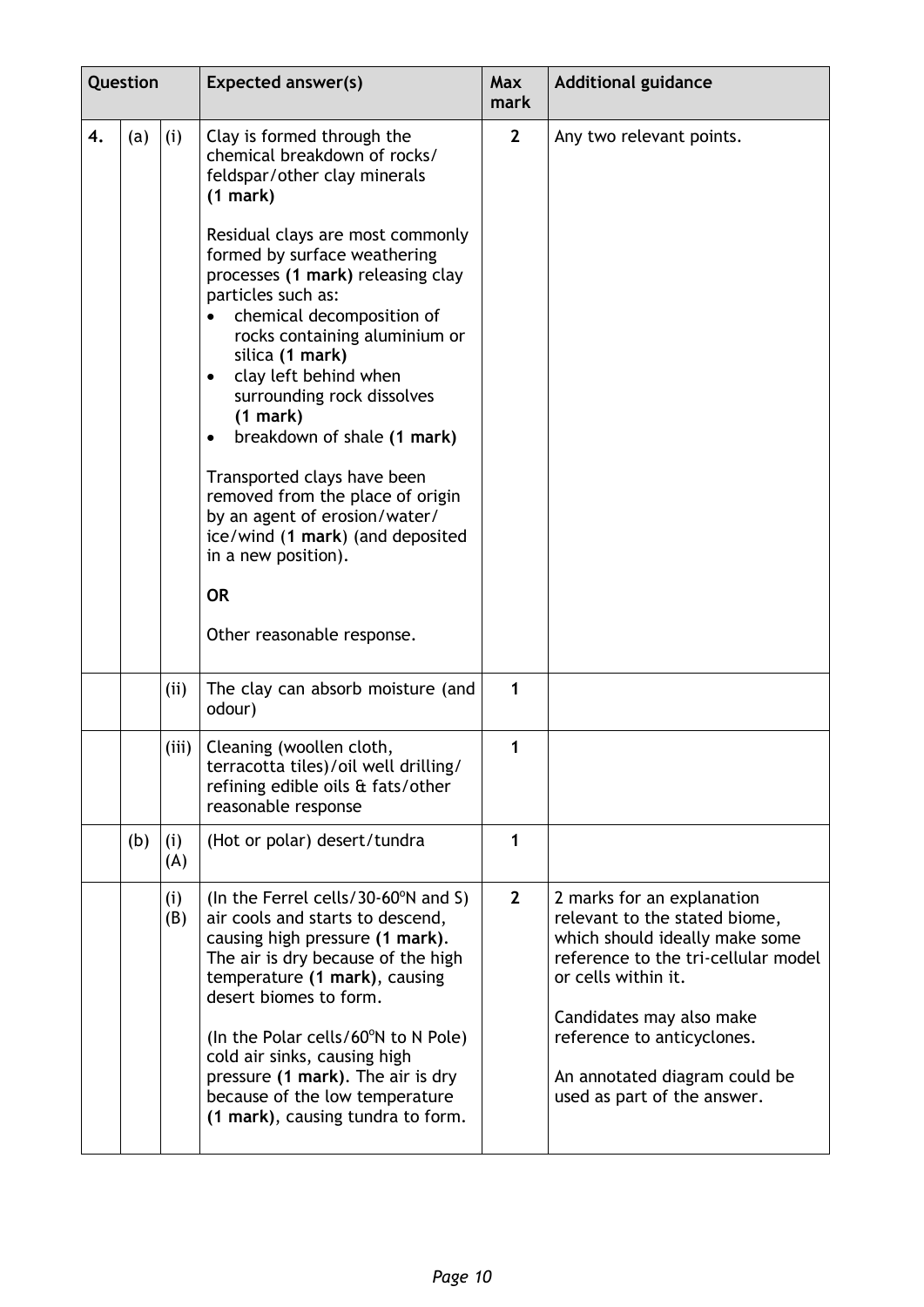|    | Question |            | <b>Expected answer(s)</b>                                                                                                                                                                                                                                                                                                                                                                                                                                                                                                                                                                                                                                                                                                    | <b>Max</b><br>mark | <b>Additional guidance</b>                                                                                                         |
|----|----------|------------|------------------------------------------------------------------------------------------------------------------------------------------------------------------------------------------------------------------------------------------------------------------------------------------------------------------------------------------------------------------------------------------------------------------------------------------------------------------------------------------------------------------------------------------------------------------------------------------------------------------------------------------------------------------------------------------------------------------------------|--------------------|------------------------------------------------------------------------------------------------------------------------------------|
| 4. | (b)      | (i)<br>(A) | Any appropriate named factor eg<br>cosmic changes, Sunspot activity,<br>Milankovitch cycles, volcanic<br>activity, plate tectonics                                                                                                                                                                                                                                                                                                                                                                                                                                                                                                                                                                                           | 1                  |                                                                                                                                    |
|    |          | (i)<br>(B) | Cosmic changes:<br>relationship between solar<br>activity + cosmic radiation<br>(1 mark), resulting in annual<br>changes in global temperature<br>(1 mark)<br>weak solar activity allows<br>$\bullet$<br>more cosmic rays to enter<br>atmosphere (1 mark),<br>resulting in more cloud<br>cover/cooling global<br>temperature (1 mark)<br>strong solar activity allows<br>٠<br>fewer cosmic rays to enter<br>atmosphere (1 mark), resulting<br>in less cloud cover/increasing<br>global temperature (1 mark)<br><b>OR</b><br>Sun spot activity:<br>increased sunspot activity may<br>lead to a (slight) increase in solar<br>energy entering the atmosphere<br>(1 mark) and temporary global<br>warming (1 mark)<br><b>OR</b> | $\overline{2}$     | Explanation must be for the<br>named factor in (A), otherwise 0<br>marks should be awarded.                                        |
|    |          |            | Milankovitch cycles:<br>variations in the Earth's orbit<br>(1 mark) bring about long term<br>changes in climate (1 mark)<br><b>OR</b>                                                                                                                                                                                                                                                                                                                                                                                                                                                                                                                                                                                        |                    | Variations in Milankovitch might<br>include 'stretch, wobble, and roll'<br>or 'eccentricity, precession, and<br>tilt', or similar. |
|    |          |            | Volcanic activity:<br>ejection of ash/dust/gases into<br>the atmosphere (1 mark)<br>decreases the amount of solar<br>energy able to reach the Earth's<br>surface, causing (temporary)<br>global cooling (1 mark)                                                                                                                                                                                                                                                                                                                                                                                                                                                                                                             |                    | Volcanic gases might include<br>carbon dioxide or sulfur dioxide.                                                                  |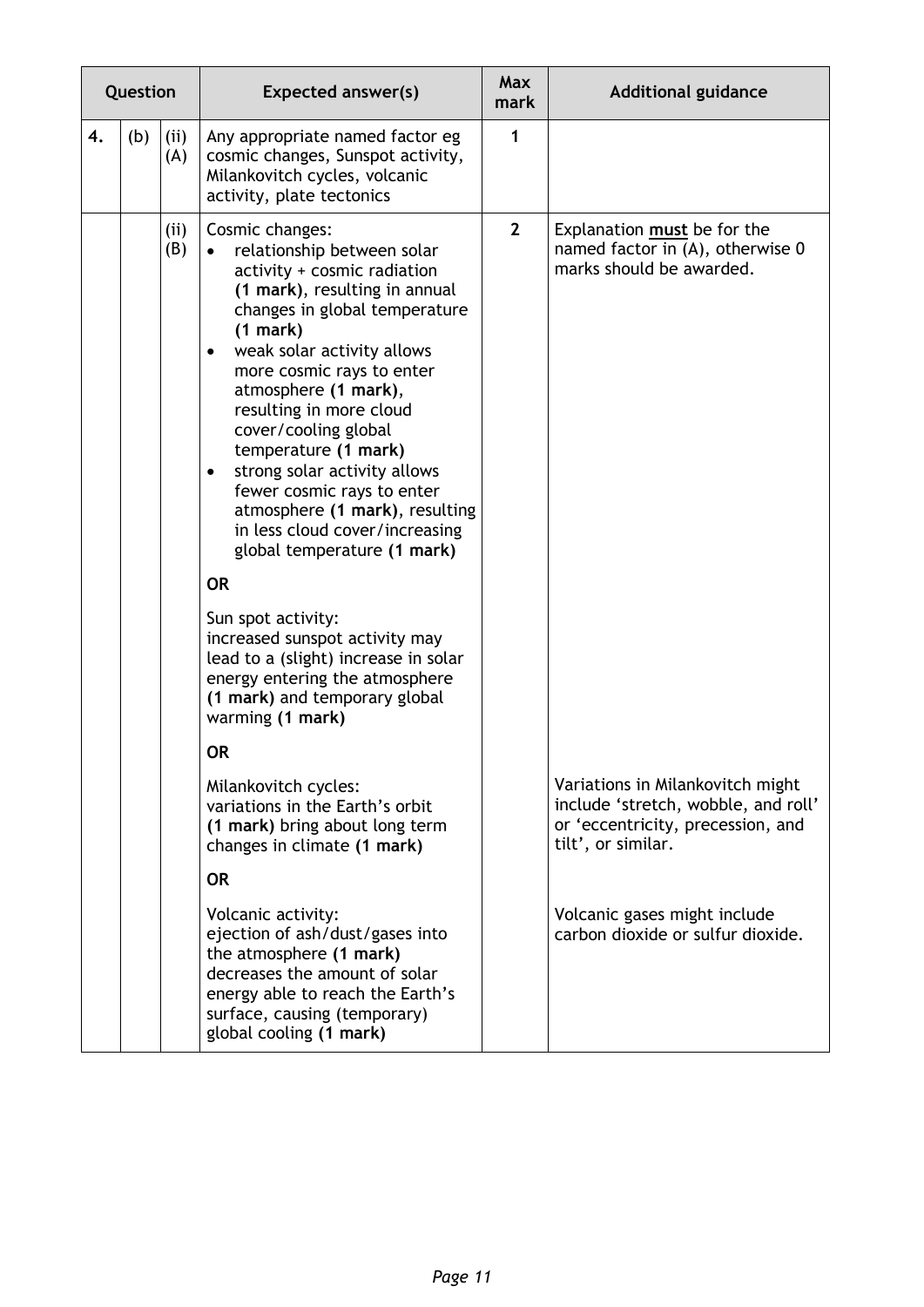| Question |     |             | <b>Expected answer(s)</b>                                                                                                                                                                                                                                                                                                                                                                                                                                                                               | <b>Max</b><br>mark | <b>Additional guidance</b>                                                                          |
|----------|-----|-------------|---------------------------------------------------------------------------------------------------------------------------------------------------------------------------------------------------------------------------------------------------------------------------------------------------------------------------------------------------------------------------------------------------------------------------------------------------------------------------------------------------------|--------------------|-----------------------------------------------------------------------------------------------------|
| 4.       | (b) | (ii)<br>(B) | Continued.<br><b>OR</b><br>Plate tectonics:<br>can result in mountain building<br>(1 mark), which can result in<br>altitudinal changes in climate<br>$(1$ mark).<br>Movement of continental<br>plates can result in gain/loss<br>of snow/ice cover (1 mark)<br>and impact on albedo.<br>(1 mark)                                                                                                                                                                                                        |                    |                                                                                                     |
|          |     | (iii)       | (A) Local:<br>Brownfield site reused instead<br>of building on greenfield<br>site/greenbelt<br>Improved soil quality as<br>$\bullet$<br>compost/soil will have been<br>added to the clay<br>Environmental education<br>$\bullet$<br>leading to change in<br>attitudes/actions<br>Other reasonable response.<br>٠<br>(B) Global:<br>Model of good practice for<br>others to learn from<br>Education in global<br>conservation issues<br>Conservation of plant species<br>٠<br>Other reasonable response. | 1<br>1             | 1 mark for local benefit.<br>1 mark for global benefit.                                             |
|          |     | (iv)        | Increased number of vehicles may<br>cause air pollution/increased<br>noise pollution may scare away<br>wildlife/increased litter may<br>impact on wildlife/increased<br>footfall may cause soil erosion/<br>increasing number of visitors will<br>require more resources<br><b>OR</b><br>Other reasonable response.                                                                                                                                                                                     | $\mathbf{2}$       | Any two.<br>Response should include cause &<br>effect.<br>Max of 1 mark if either one is<br>missed. |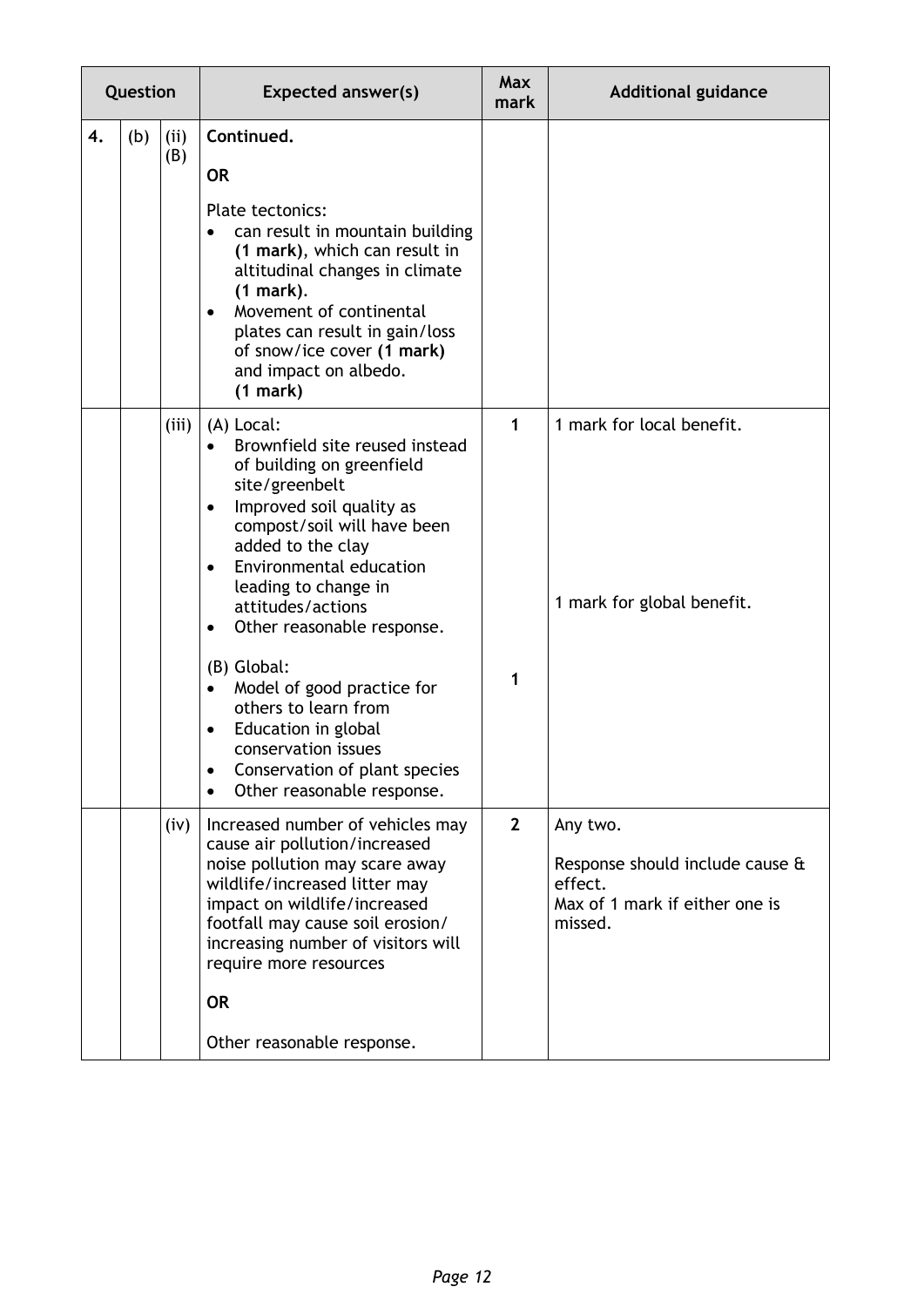| Question  | <b>Expected answer(s)</b>                                                                                                                                                                                                                                                                                                                                                                                                                                                                                                                                                     | <b>Max</b><br>mark | <b>Additional guidance</b>                     |
|-----------|-------------------------------------------------------------------------------------------------------------------------------------------------------------------------------------------------------------------------------------------------------------------------------------------------------------------------------------------------------------------------------------------------------------------------------------------------------------------------------------------------------------------------------------------------------------------------------|--------------------|------------------------------------------------|
| 5.<br>(a) | Increase in cod/herring/sand<br>eel/mussel/oyster/sculpin as<br>these are prey species of the<br>halibut (1 mark)<br>(Potential) decrease in seal<br>numbers as they lose a food<br>source (1 mark)<br>No change to seal numbers as they<br>would predate other food sources<br>(1 mark)<br>Increased interspecific<br>competition between cod and<br>sculpin resulting in overall<br>decreases in numbers of either<br>(1 mark)<br>Increase in oyster/mussel would<br>result in decrease in zooplankton/<br>herring/seal (1 mark)<br><b>OR</b><br>Other reasonable response. | $\overline{3}$     | Three well-defined impacts on the<br>food web. |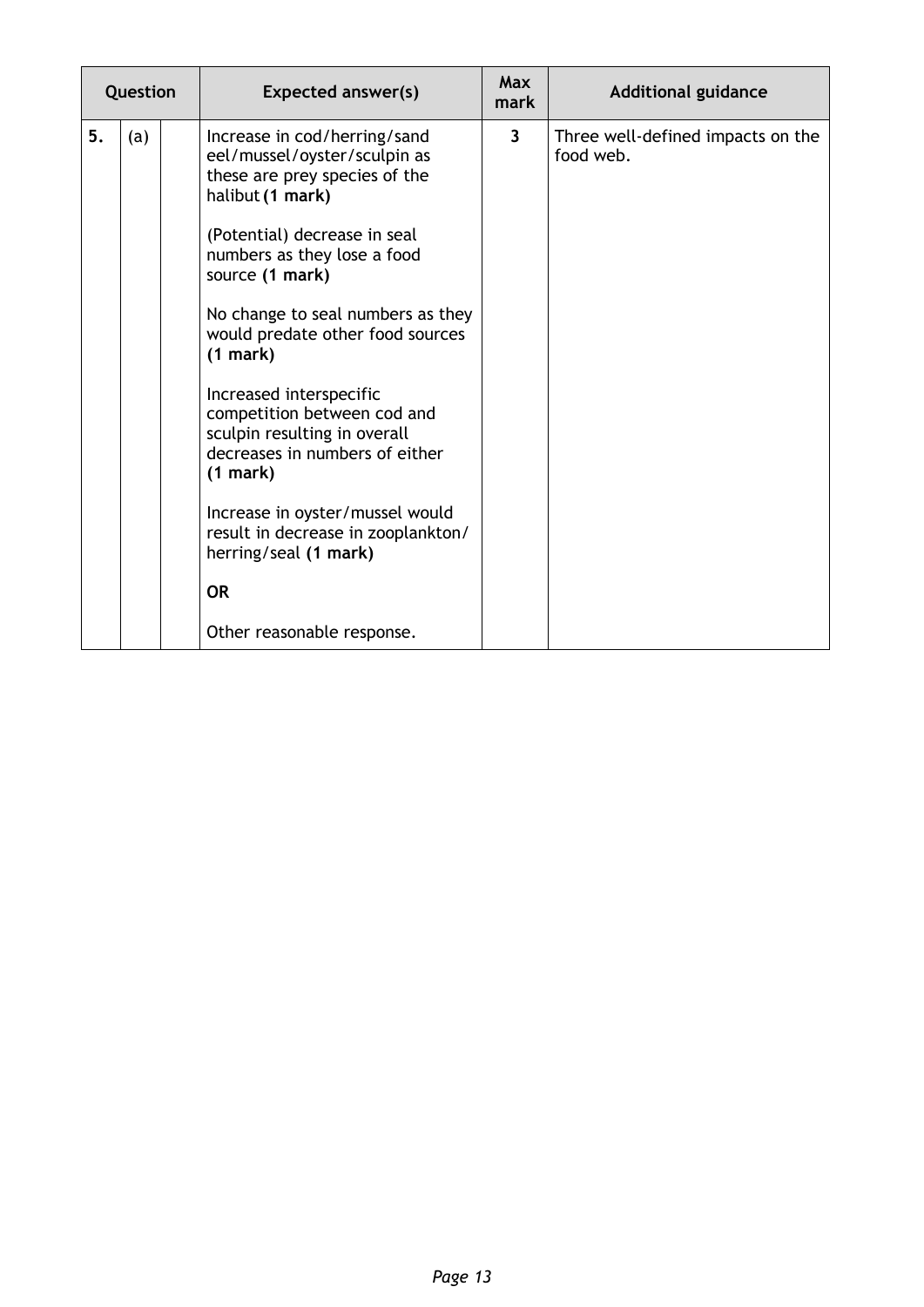| Question |     |     | <b>Expected answer(s)</b>                                                                                                                                                                                                                                                                                                                | <b>Max</b><br>mark | <b>Additional guidance</b>                                                            |
|----------|-----|-----|------------------------------------------------------------------------------------------------------------------------------------------------------------------------------------------------------------------------------------------------------------------------------------------------------------------------------------------|--------------------|---------------------------------------------------------------------------------------|
| 5.       | (b) | (i) | Fish (in nets) would attract<br>predators<br><b>OR</b><br>Increased number of predators<br>would impact on local prey species<br><b>OR</b><br>Accumulation of fish waste around<br>nets could cause eutrophication<br><b>OR</b><br>Medication/hormones/steroids for<br>farmed fish could be taken in by<br>wild populations<br><b>OR</b> | $\mathbf{2}$       | Any two but must be a cause &<br>effect.<br>Max of 1 mark if either one is<br>missed. |
|          |     |     | Parasites from farmed fish can<br>infect wild fish populations, causing<br>a crash in population<br><b>OR</b>                                                                                                                                                                                                                            |                    |                                                                                       |
|          |     |     | Other reasonable response.                                                                                                                                                                                                                                                                                                               |                    |                                                                                       |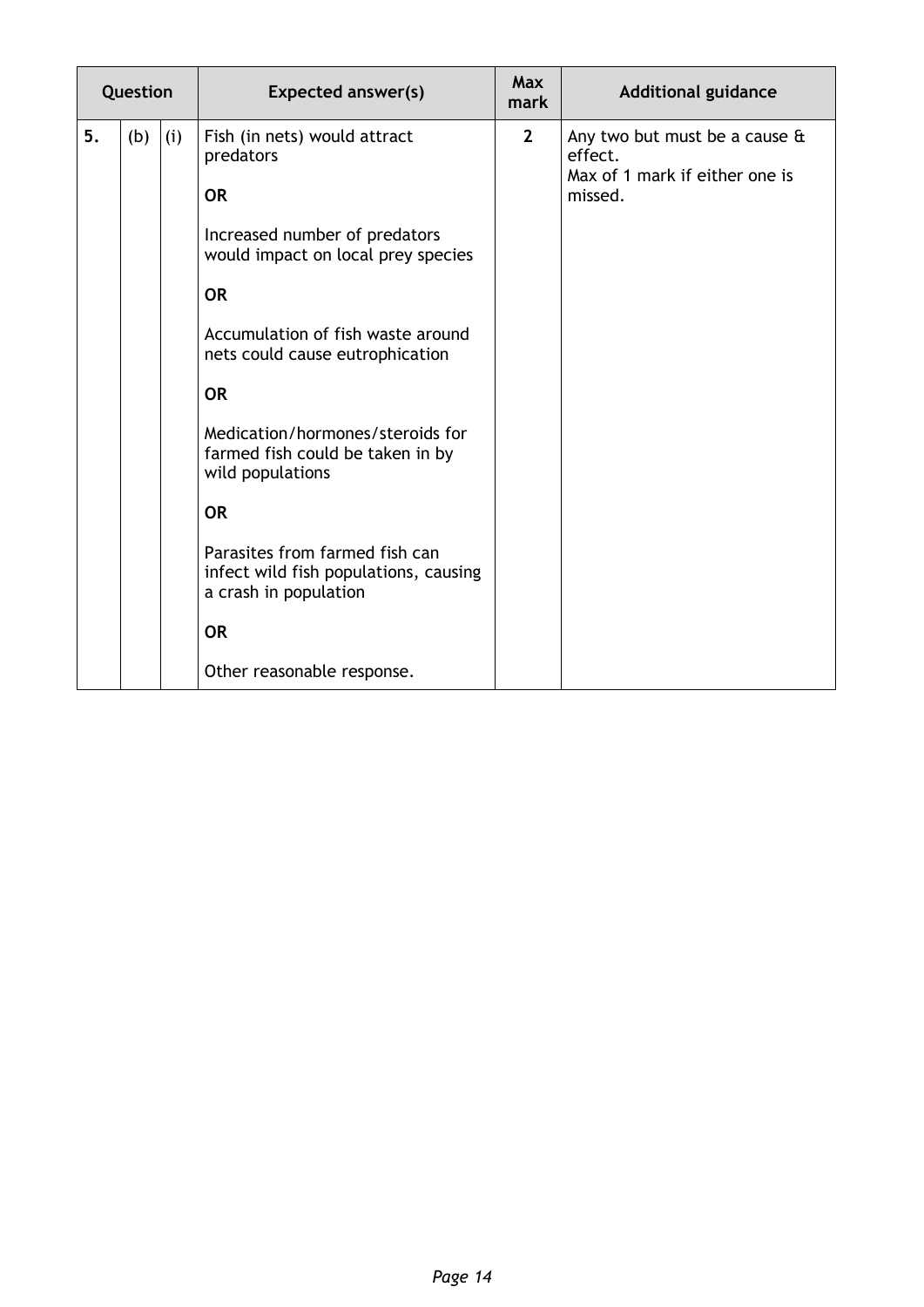| Question |     |      | <b>Expected answer(s)</b>                                    | <b>Max</b><br>mark | <b>Additional guidance</b> |
|----------|-----|------|--------------------------------------------------------------|--------------------|----------------------------|
| 5.       | (b) | (ii) | Effluents/waste/excess food can be<br>controlled             | $\mathbf{1}$       |                            |
|          |     |      | <b>OR</b>                                                    |                    |                            |
|          |     |      | Medical treatments can be<br>contained within a smaller area |                    |                            |
|          |     |      | <b>OR</b>                                                    |                    |                            |
|          |     |      | Reduced conflict over use of<br>waterways for recreation     |                    |                            |
|          |     |      | <b>OR</b>                                                    |                    |                            |
|          |     |      | Reduced impact on wild fish<br>population                    |                    |                            |
|          |     |      | <b>OR</b>                                                    |                    |                            |
|          |     |      | Reduced transport costs, reduced<br>CO <sub>2</sub>          |                    |                            |
|          |     |      | <b>OR</b>                                                    |                    |                            |
|          |     |      | Reduced visual impact (as could be<br>sited anywhere)        |                    |                            |
|          |     |      | <b>OR</b>                                                    |                    |                            |
|          |     |      | Other reasonable response.                                   |                    |                            |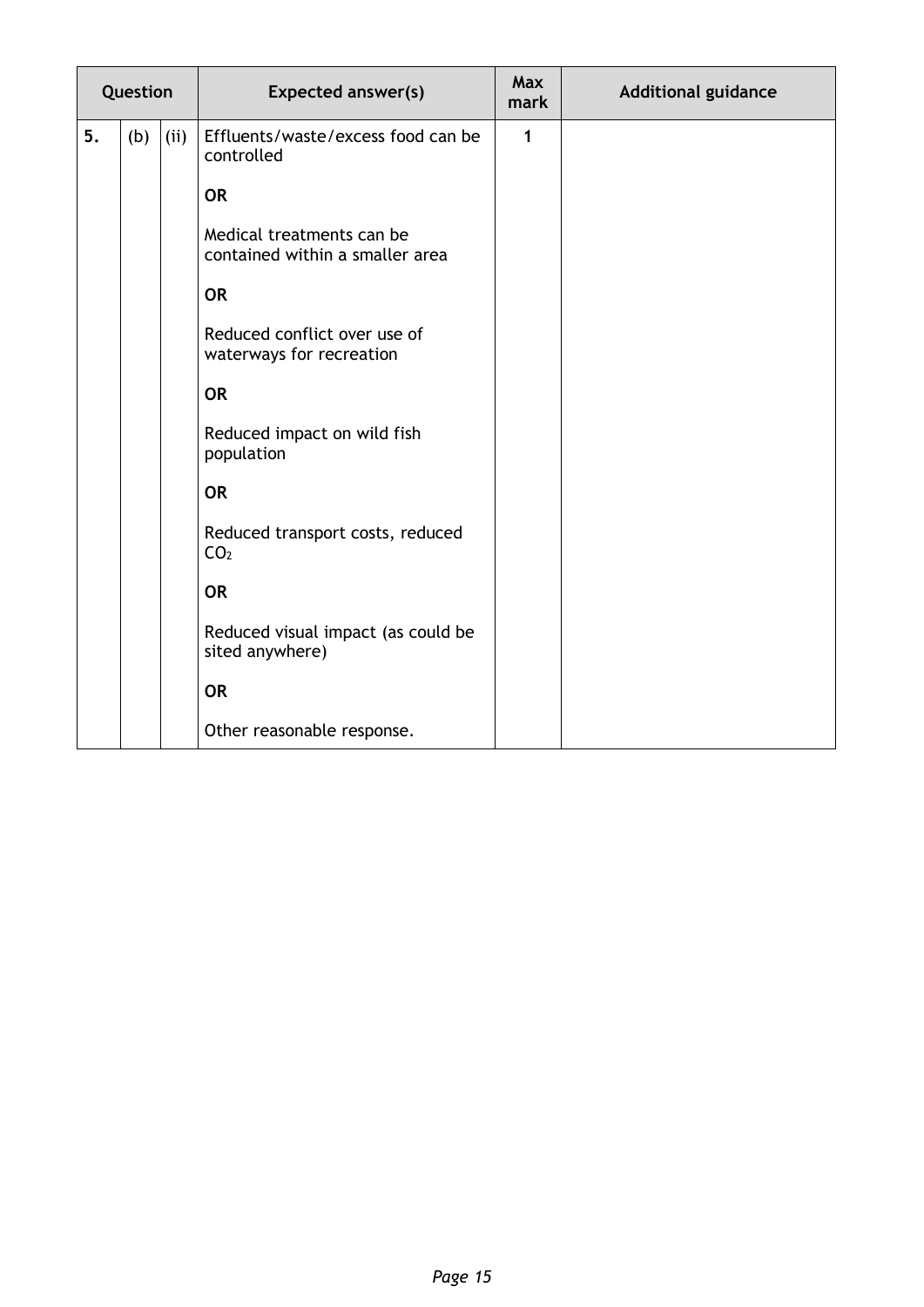|    | Question |     | <b>Expected answer(s)</b>                                                                                                                                                                                                                   | <b>Max</b><br>mark | <b>Additional guidance</b>                            |
|----|----------|-----|---------------------------------------------------------------------------------------------------------------------------------------------------------------------------------------------------------------------------------------------|--------------------|-------------------------------------------------------|
| 6. | (a)      |     | Genetic engineering/modification/<br>selective breeding                                                                                                                                                                                     | $\mathbf{1}$       | Do not accept high yield<br>varieties/HYV.            |
|    |          |     | <b>OR</b>                                                                                                                                                                                                                                   |                    |                                                       |
|    |          |     | Other reasonable response.                                                                                                                                                                                                                  |                    |                                                       |
|    | (b)      | (i) | Waterlogging of soil/artificial<br>increase in salts (from irrigation<br>water)/salinization of soil/<br>leaching of nutrients/change in<br>soil gas concentration/loss of<br>biota/soil erosion                                            | $\overline{2}$     | Any two.                                              |
|    |          |     | <b>OR</b>                                                                                                                                                                                                                                   |                    |                                                       |
|    |          |     | Other reasonable response.                                                                                                                                                                                                                  |                    |                                                       |
|    |          | (i) | New (freshwater) ecosystem<br>created / increased biodiversity/<br>hydroelectric potential/increased<br>drinking water security/potential<br>to breed fish/controlling flooding<br>downstream/increased demand<br>for fresh water resources | 1                  | Any one.                                              |
|    |          |     | <b>OR</b>                                                                                                                                                                                                                                   |                    |                                                       |
|    |          |     | Other reasonable response                                                                                                                                                                                                                   |                    |                                                       |
|    | (c)      |     | Land reform led to farm<br>consolidation/larger farms, which<br>leads to unemployment                                                                                                                                                       | $\overline{2}$     | 1 mark for cause.<br>1 mark for corresponding effect. |
|    |          |     | <b>OR</b>                                                                                                                                                                                                                                   |                    |                                                       |
|    |          |     | Changes in<br>technology/mechanisation<br>required fewer workers, so people<br>left the land                                                                                                                                                |                    |                                                       |
|    |          |     | <b>OR</b>                                                                                                                                                                                                                                   |                    |                                                       |
|    |          |     | Urbanisation, as people moved off<br>land (voluntary or forced) into<br>urban areas                                                                                                                                                         |                    |                                                       |
|    |          |     | <b>OR</b>                                                                                                                                                                                                                                   |                    |                                                       |
|    |          |     | Class conflict, between rich and<br>poor farmers                                                                                                                                                                                            |                    |                                                       |
|    |          |     | <b>OR</b>                                                                                                                                                                                                                                   |                    |                                                       |
|    |          |     | Other reasonable response.                                                                                                                                                                                                                  |                    |                                                       |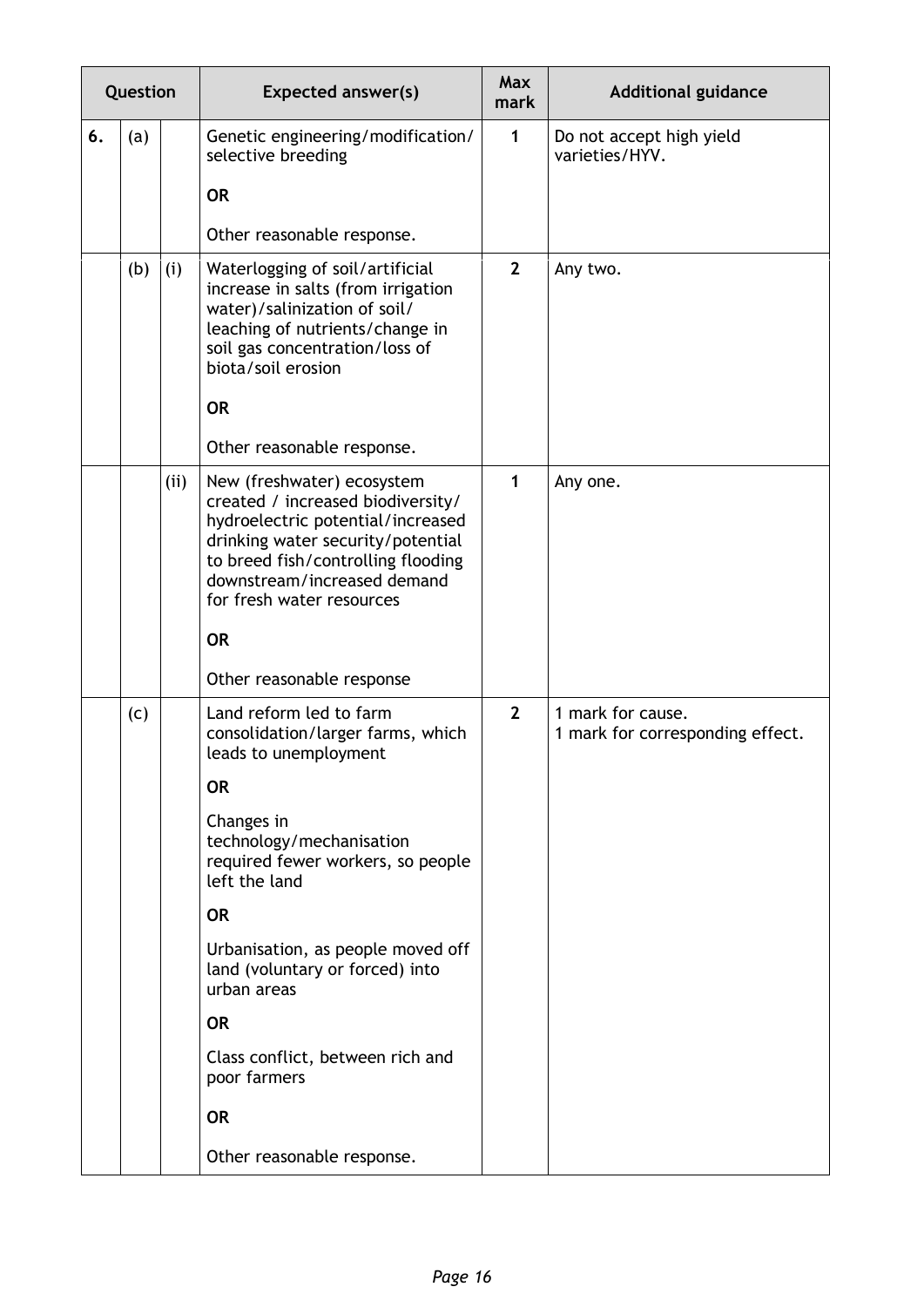| Question |     |       | <b>Expected answer(s)</b>                                                                                                                                                                                                | <b>Max</b><br>mark | <b>Additional guidance</b>                                                                                                     |
|----------|-----|-------|--------------------------------------------------------------------------------------------------------------------------------------------------------------------------------------------------------------------------|--------------------|--------------------------------------------------------------------------------------------------------------------------------|
| 6.       | (d) | (i)   | 1:44                                                                                                                                                                                                                     | $\mathbf{1}$       | $176 / 4 = 44$                                                                                                                 |
|          |     | (ii)  | y-axis scale and label.<br>Accurate plotting.                                                                                                                                                                            | $\overline{2}$     | 1 mark for appropriate scale and<br>label on y-axis.<br>1 mark for accurate plotting ie<br>within $\frac{1}{2}$ box tolerance. |
|          |     | (iii) | After an initial rise, the area<br>under cultivation remains fairly<br>static/has not changed (1 mark)<br>However/but, after an initial slow<br>start, fertiliser use has continued<br>to increase (1 mark)<br><b>OR</b> | $\overline{2}$     |                                                                                                                                |
|          |     |       | Between 1950 and 1970 both the<br>fertiliser use and the area under<br>cultivation show an increase<br>$(1$ mark)<br>Between 1970 and 2010 fertiliser<br>use continues to increase but the                               |                    |                                                                                                                                |
|          |     |       | area under cultivation stays the<br>(1 mark)<br>same                                                                                                                                                                     |                    |                                                                                                                                |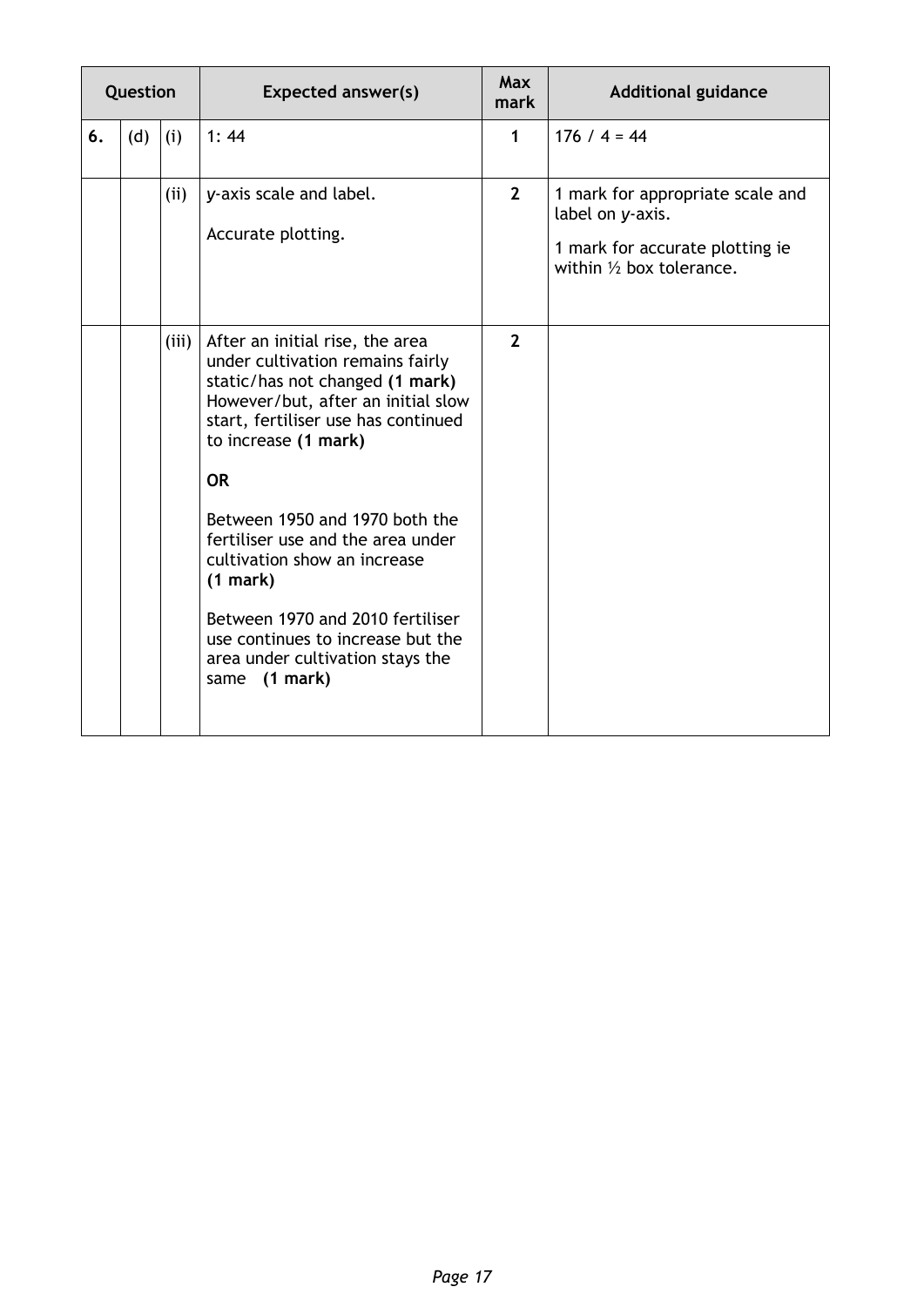| Question |     |      | <b>Expected answer(s)</b>                                                                                                                                                                                                                                                                                                           | <b>Max</b><br>mark | <b>Additional guidance</b>                                                                                  |
|----------|-----|------|-------------------------------------------------------------------------------------------------------------------------------------------------------------------------------------------------------------------------------------------------------------------------------------------------------------------------------------|--------------------|-------------------------------------------------------------------------------------------------------------|
| 7.       | (a) | (i)  | The maximum population size of a<br>species that a given environment<br>can sustain.                                                                                                                                                                                                                                                | $\mathbf{1}$       | In population biology, carrying<br>capacity is defined as the<br>environment's maximal<br>sustainable load. |
|          |     | (ii) | Resource availability (excluding<br>food and water<br>supplies)/space/predation/<br>disease/the environment's<br>capacity to safely absorb and<br>detoxify waste<br><b>OR</b><br>Other reasonable response.                                                                                                                         | $\overline{2}$     | Any two.                                                                                                    |
|          | (b) | (i)  | Any reasonable response eg<br>importing water to a desert<br>community/desalination to obtain<br>drinking or irrigation water/<br>increased use of fertilisers/land<br>reclamation/improve land<br>management/improve energy<br>efficiency.                                                                                         | $\mathbf{1}$       |                                                                                                             |
|          |     | (ii) | Any reasonable response that is<br>linked to previous response eg<br>increased water availability (via<br>desalination) will increase food<br>supply, but could lead to a<br>decrease in water availability<br>(through irrigation)/increase<br>fertiliser production would mean<br>more fossil fuels required which<br>are finite. | $\mathbf{1}$       |                                                                                                             |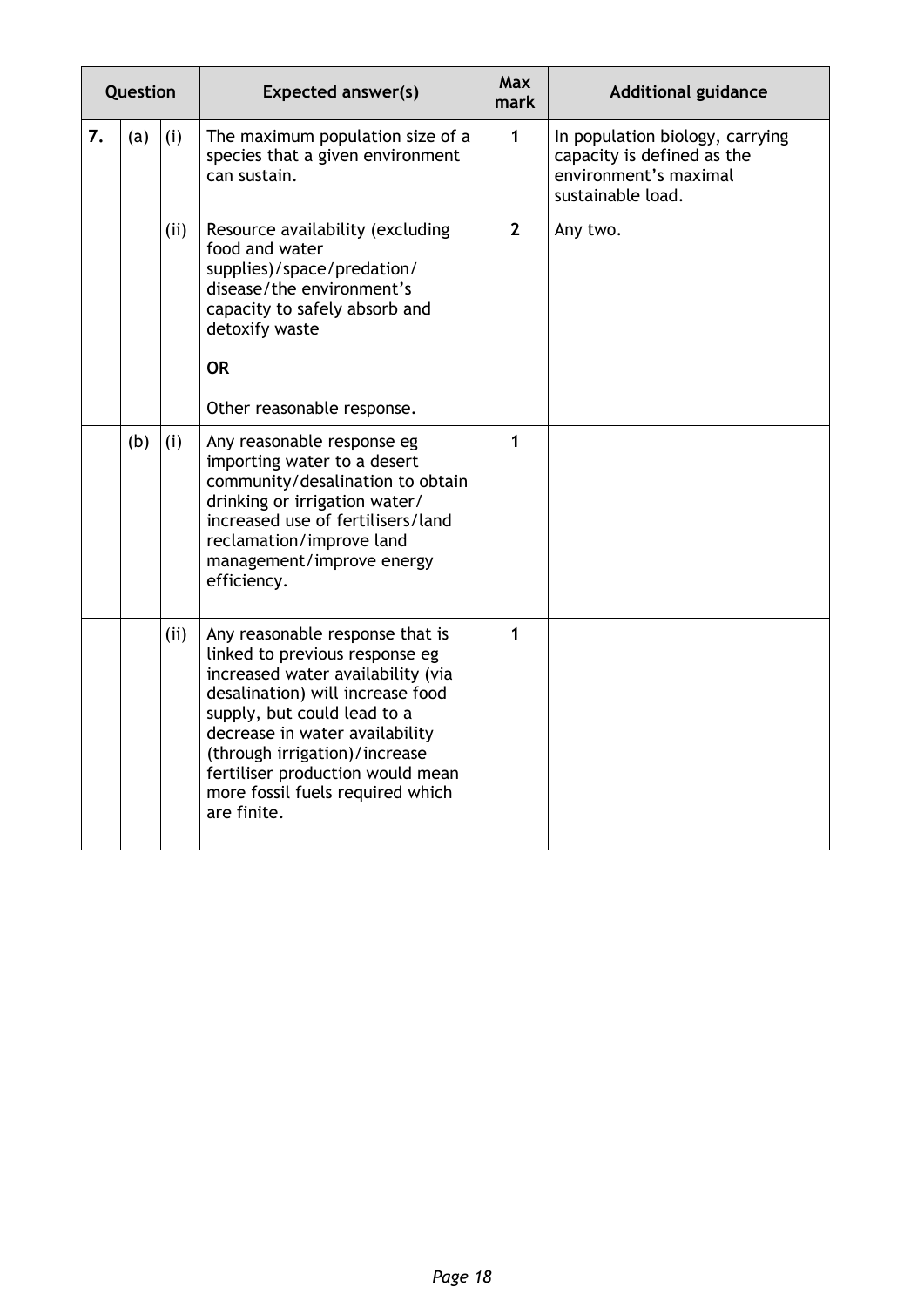| Question |     |     | <b>Expected answer(s)</b>                                                                                                                                                                                                                                                                                                                                                                                                                                                                                                                                                                                                                                                                                                                          | <b>Max</b><br>mark | <b>Additional guidance</b>                                                                   |
|----------|-----|-----|----------------------------------------------------------------------------------------------------------------------------------------------------------------------------------------------------------------------------------------------------------------------------------------------------------------------------------------------------------------------------------------------------------------------------------------------------------------------------------------------------------------------------------------------------------------------------------------------------------------------------------------------------------------------------------------------------------------------------------------------------|--------------------|----------------------------------------------------------------------------------------------|
| 7.       | (c) | (i) | Greater human population means<br>greater use of resources, including<br>energy and fossil fuels (1 mark)<br>producing more carbon emissions<br>(1 mark)<br>Greater availability of/<br>accessibility to energy means<br>more human population can be<br>supported (1 mark) producing<br>more carbon emissions (1 mark)<br>Greater availability of/<br>accessibility to energy has enabled<br>advances in medical knowledge<br>and sanitation so there is a lower<br>death rate and increased<br>population (1 mark) producing<br>more carbon emissions (1 mark)<br>Greater human population means<br>increased demand for agricultural<br>produce (1 mark) producing more<br>carbon emissions (1 mark)<br><b>OR</b><br>Other reasonable response. | $\mathbf{2}$       | Response must link population<br>increase, energy increase and<br>carbon emissions increase. |
|          |     | (i) | Increased investment in renewable<br>energy/green technology to<br>reduce fossil fuel use/legislation<br><b>OR</b>                                                                                                                                                                                                                                                                                                                                                                                                                                                                                                                                                                                                                                 | 1                  |                                                                                              |
|          |     |     | Other reasonable response.                                                                                                                                                                                                                                                                                                                                                                                                                                                                                                                                                                                                                                                                                                                         |                    |                                                                                              |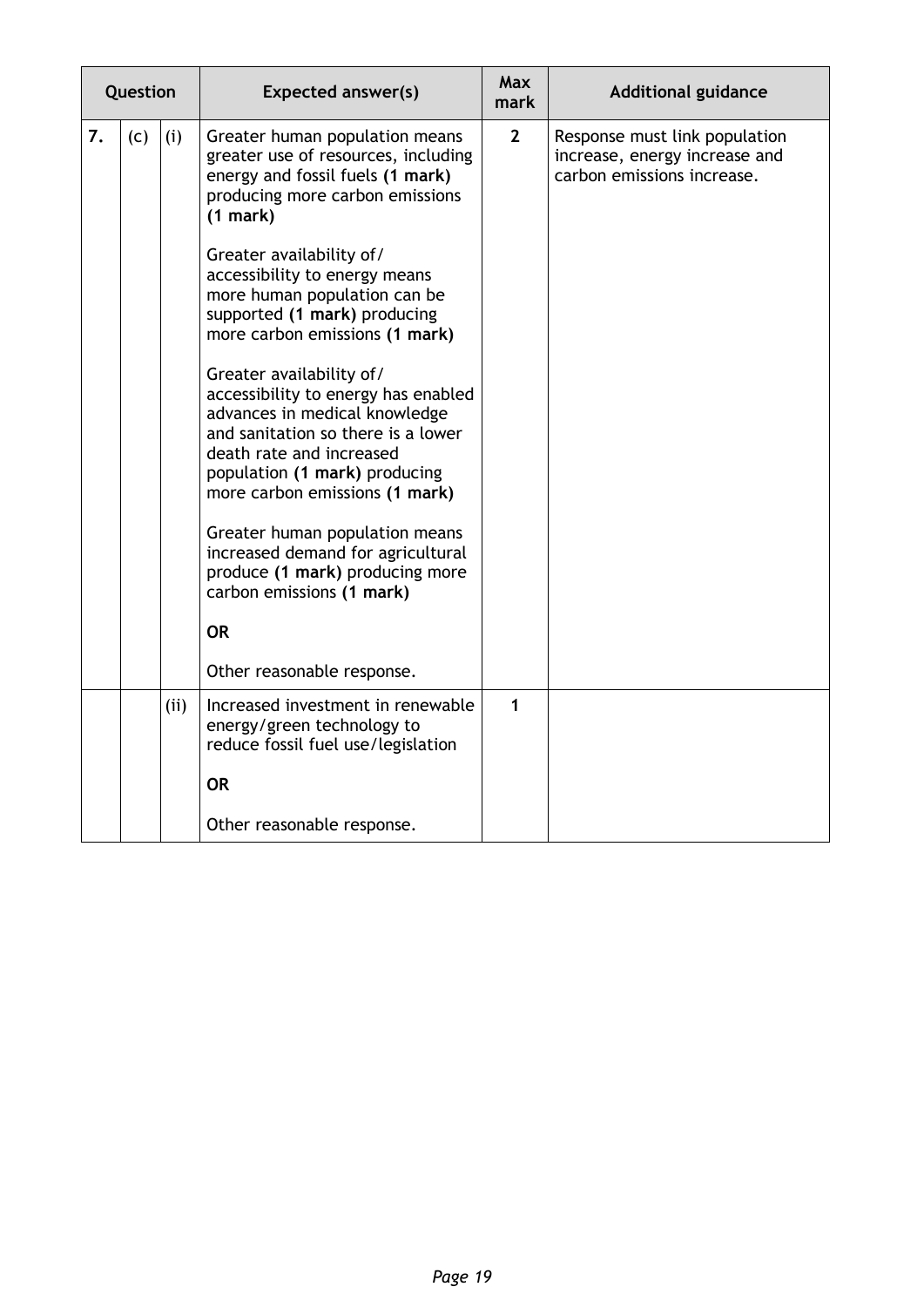| Question |     |           | <b>Expected answer(s)</b>                                                                                                                            | <b>Max</b><br>mark | <b>Additional guidance</b>              |
|----------|-----|-----------|------------------------------------------------------------------------------------------------------------------------------------------------------|--------------------|-----------------------------------------|
| 7.       | (d) |           | Human increase in population<br>altering ecosystems, so other<br>species lose their niches or can't<br>evolve fast enough to keep up with<br>change. | $\overline{2}$     | 1 mark for each reasonable<br>response. |
|          |     | <b>OR</b> |                                                                                                                                                      |                    |                                         |
|          |     |           | Human population taking more<br>resources, so less for other<br>species.                                                                             |                    |                                         |
|          |     | <b>OR</b> |                                                                                                                                                      |                    |                                         |
|          |     |           | <b>Habitat destruction</b>                                                                                                                           |                    |                                         |
|          |     | <b>OR</b> |                                                                                                                                                      |                    |                                         |
|          |     |           | Hunting/poaching                                                                                                                                     |                    |                                         |
|          |     | <b>OR</b> |                                                                                                                                                      |                    |                                         |
|          |     |           | Pollution                                                                                                                                            |                    |                                         |
|          |     | <b>OR</b> |                                                                                                                                                      |                    |                                         |
|          |     |           | Other reasonable response.                                                                                                                           |                    |                                         |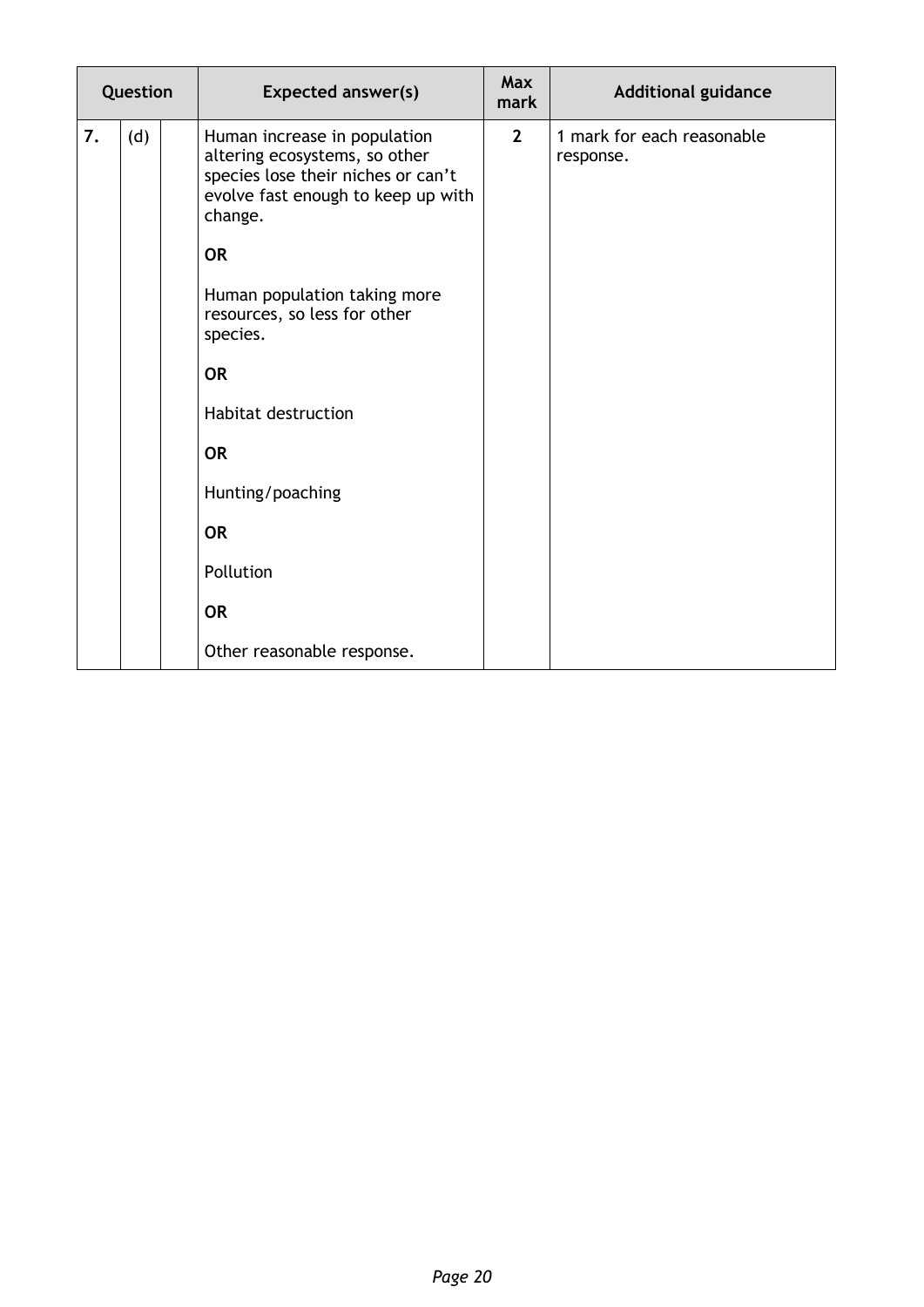| Question |     |       | <b>Expected answer(s)</b>                                                                                                                                                                                                                                                                                                                                                           | <b>Max</b><br>mark | <b>Additional guidance</b>                                                      |
|----------|-----|-------|-------------------------------------------------------------------------------------------------------------------------------------------------------------------------------------------------------------------------------------------------------------------------------------------------------------------------------------------------------------------------------------|--------------------|---------------------------------------------------------------------------------|
| 8.       | (a) | (i)   | A large system of circulating<br>ocean currents.                                                                                                                                                                                                                                                                                                                                    | 1                  |                                                                                 |
|          |     | (ii)  | The Coriolis effect is the<br>deflection of major surface<br>currents due to the Earth's<br>rotation (1 mark)<br>This causes ocean gyres in the<br>northern hemisphere to rotate<br>clockwise, and anti-clockwise in<br>the southern hemisphere (1 mark)                                                                                                                            | $\mathbf{2}$       |                                                                                 |
|          | (b) | (i)   | 6 001 793                                                                                                                                                                                                                                                                                                                                                                           | $\mathbf{1}$       | $1337 \times 4489$                                                              |
|          |     | (ii)  | $0.011$ g                                                                                                                                                                                                                                                                                                                                                                           | 1                  | 6.6<br>595<br>Unit required otherwise 0 marks.<br>Accept: 0.01, 0.0111, 0.01109 |
|          |     | (iii) | (A) Procedure was not repeated.                                                                                                                                                                                                                                                                                                                                                     | 1                  |                                                                                 |
|          |     |       | (B) 48 sampling sites along a 4489<br>km-long transect would not<br>provide a representative sample<br><b>OR</b><br>The counted data have been<br>converted from sampling along a<br>measurement of length to one of<br>area, which could introduce error<br><b>OR</b><br>Plastics present will depend on<br>wave and weather conditions<br><b>OR</b><br>Other reasonable response. | 1                  |                                                                                 |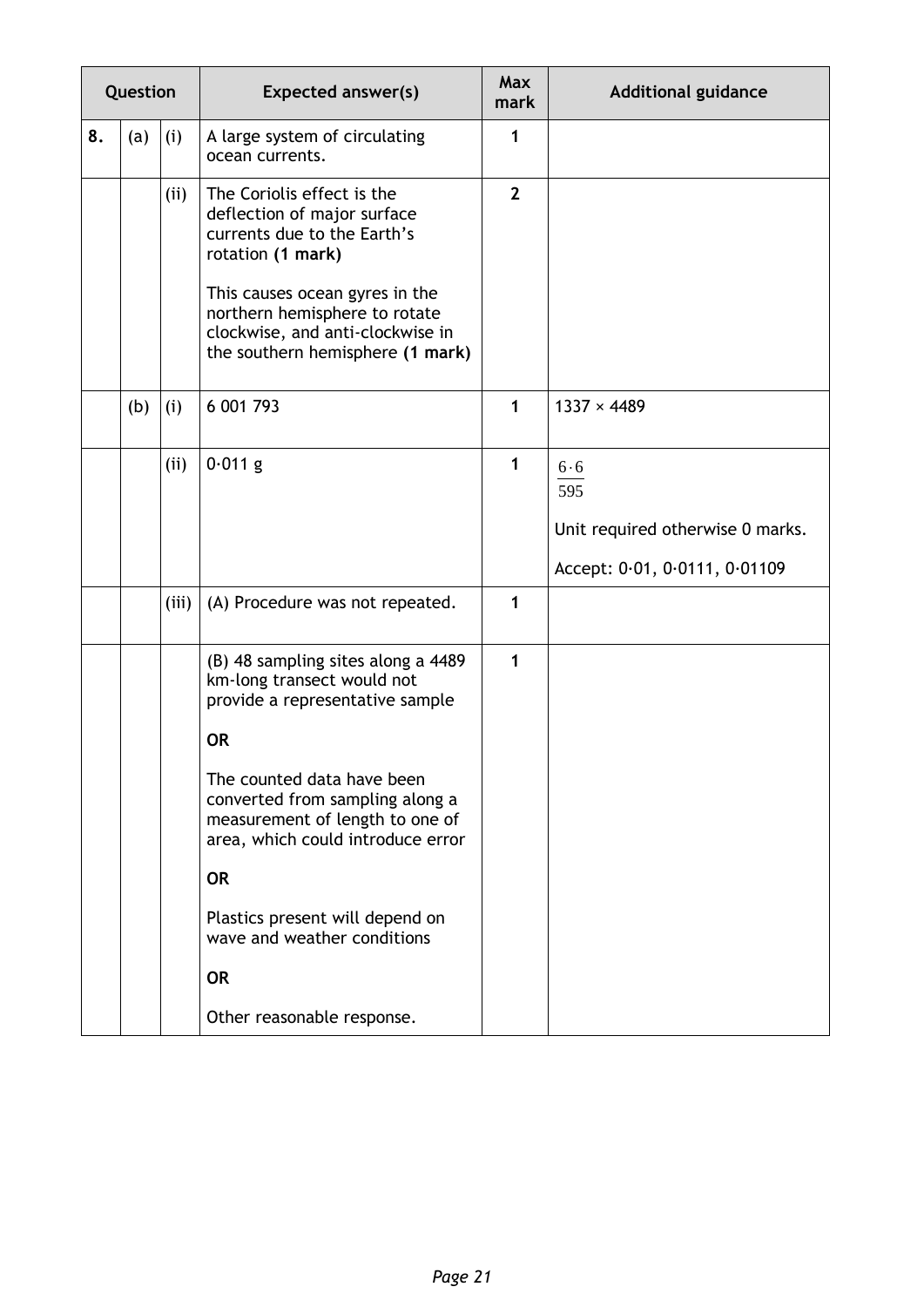|    | Question |      | <b>Expected answer(s)</b>                                                                                                                                                                                                                                                                                                                                                                                                                                                                                                                                                                                                                                                     | <b>Max</b><br>mark | <b>Additional guidance</b>                                                                                                                                                                                                            |
|----|----------|------|-------------------------------------------------------------------------------------------------------------------------------------------------------------------------------------------------------------------------------------------------------------------------------------------------------------------------------------------------------------------------------------------------------------------------------------------------------------------------------------------------------------------------------------------------------------------------------------------------------------------------------------------------------------------------------|--------------------|---------------------------------------------------------------------------------------------------------------------------------------------------------------------------------------------------------------------------------------|
| 8. | (c)      | (i)  | Best site: B<br>Justification:<br>A - has high wave power potential<br>but may be too high/too<br>remote/too expensive to transfer<br>the electricity.<br>B - close to populous countries,<br>with high energy demand.<br>C - potential power is too low /<br>political instability.<br><b>OR</b>                                                                                                                                                                                                                                                                                                                                                                             | $\mathbf{2}$       | No mark is available for the<br>identification of the site.<br>Reasons could be positive for a<br>chosen location or negative for<br>other locations, and for one<br>location or multiple.<br>Do not accept a vice versa<br>response. |
|    |          | (ii) | Other reasonable response.<br>Inexpensive to operate compared<br>to a conventional/nuclear power<br>station<br><b>OR</b><br>Is a renewable, flow resource so is<br>sustainable unlike fossil fuels<br><b>OR</b><br>Reliable, as waves are not usually<br>interrupted and almost always in<br>motion / more reliable than named<br>type of energy, with justification<br>(eg solar can be interrupted by<br>clouds)<br><b>OR</b><br>Lower/no greenhouse gas<br>emissions, so less environmental<br>impact than fossil fuels.<br><b>OR</b><br>Offshore wave power plant has<br>little aesthetic impact in<br>comparison with wind<br>turbines/large power stations<br><b>OR</b> | $\overline{2}$     | Any two.                                                                                                                                                                                                                              |
|    |          |      | Other reasonable response.                                                                                                                                                                                                                                                                                                                                                                                                                                                                                                                                                                                                                                                    |                    |                                                                                                                                                                                                                                       |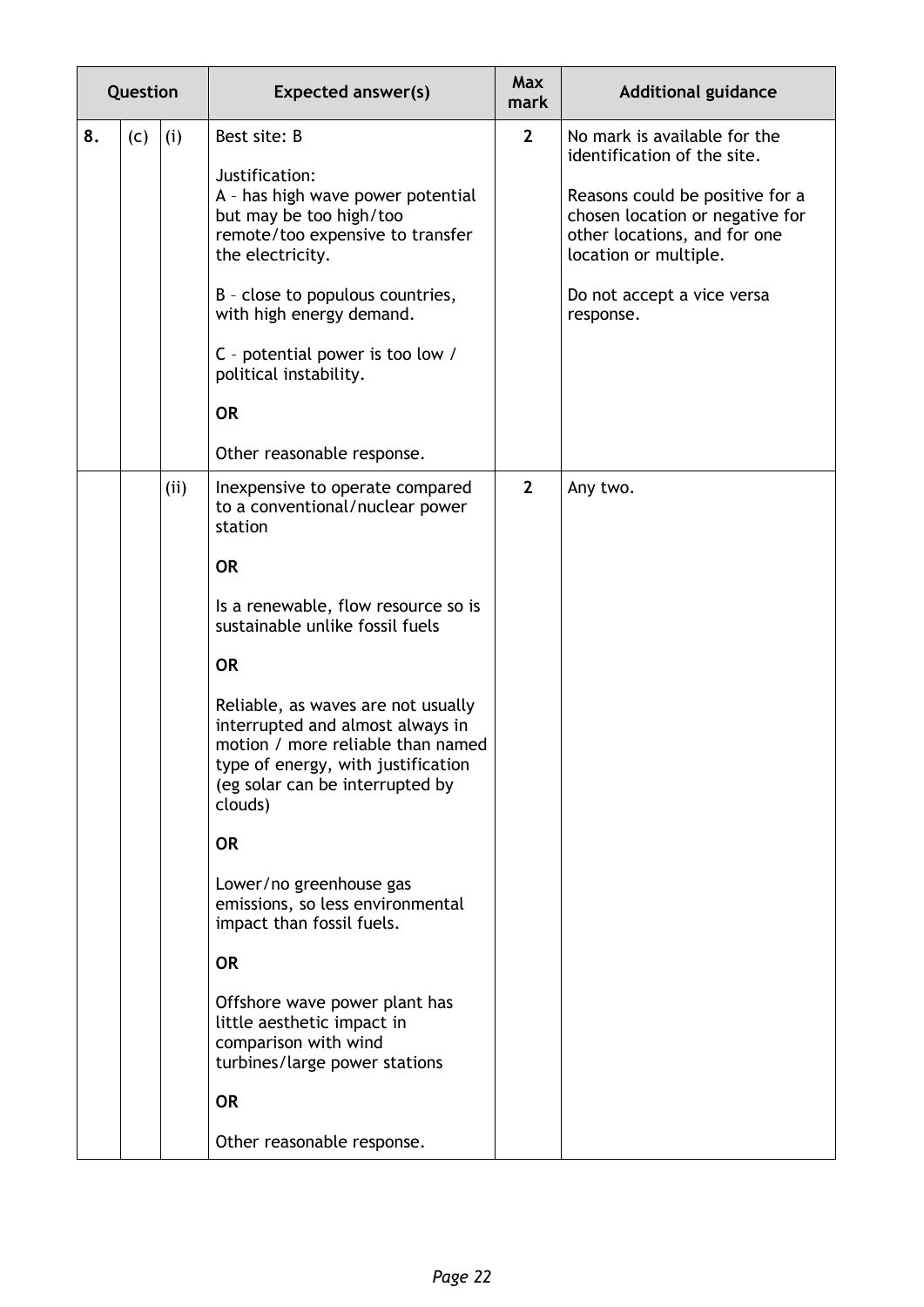| Question  | <b>Expected answer(s)</b>                                                                                                                                                                                                                                                                                                                                                                                                                                                                                                                                                                                                                                                                                                                                                                                                                                                                                                                                                                                                                                                                                                                                                                                                                                                                                                                                        | <b>Max</b><br>mark | <b>Additional guidance</b>                                                                                                                                                                                                                                                                                                                                                                                                                                                                                      |
|-----------|------------------------------------------------------------------------------------------------------------------------------------------------------------------------------------------------------------------------------------------------------------------------------------------------------------------------------------------------------------------------------------------------------------------------------------------------------------------------------------------------------------------------------------------------------------------------------------------------------------------------------------------------------------------------------------------------------------------------------------------------------------------------------------------------------------------------------------------------------------------------------------------------------------------------------------------------------------------------------------------------------------------------------------------------------------------------------------------------------------------------------------------------------------------------------------------------------------------------------------------------------------------------------------------------------------------------------------------------------------------|--------------------|-----------------------------------------------------------------------------------------------------------------------------------------------------------------------------------------------------------------------------------------------------------------------------------------------------------------------------------------------------------------------------------------------------------------------------------------------------------------------------------------------------------------|
| 9.<br>(A) | (a) Water movement processes,<br>could include:<br>Evaporation<br>$\bullet$<br>Condensation<br>$\bullet$<br>Precipitation<br>$\bullet$<br>Infiltration<br>$\bullet$<br>Percolation<br>$\bullet$<br>Transpiration<br>$\bullet$<br>Sublimation<br>$\bullet$<br>Runoff<br>Evaporation:<br>The physical state of water<br>changes from liquid to<br>gaseous/vapour (1 mark) as<br>surface water is warmed by<br>the sun's heat (1 mark)<br>Condensation:<br>The cooling of water vapour<br>until it becomes a liquid<br>(1 mark)<br>Water vapour condenses onto<br>٠<br>small airborne particles to<br>form dew, fog or clouds<br>(1 mark)<br>Precipitation:<br>The moisture that falls from<br>the atmosphere as rain, snow,<br>sleet or hail (1 mark)<br>The volume/intensity/form/<br>٠<br>geographic location<br>(1 mark for each) will<br>influence whether the water<br>will flow into streams/runoff<br>or infiltrate into the ground<br>(1 mark)<br>Infiltration:<br>Is the process by which water<br>$\bullet$<br>on the ground surface enters<br>the soil (1 mark)<br>Is influenced by ground<br>٠<br>cover/existing moisture<br>content of the soil/soil<br>temperature/rainfall intensity<br>(1 mark for each developed<br>point up to max of 3 marks)<br>Percolation:<br>Is the downward movement of<br>water through soil pores (and<br>rock) (1 mark) | 10                 | Give credit for an annotated<br>diagram, but it should be<br>accompanied by detailed<br>comments.<br>Maximum of 5 marks if only an<br>annotated diagram or list of<br>processes (movement and storage)<br>has been provided but no<br>discussion.<br>Maximum of 7 marks for<br>description of water movement<br>processes.<br>Maximum of 5 marks for<br>description of water storage.<br>Accept additional water<br>movement process such as<br>throughflow, groundwater flow,<br>stemflow, evapotranspiration. |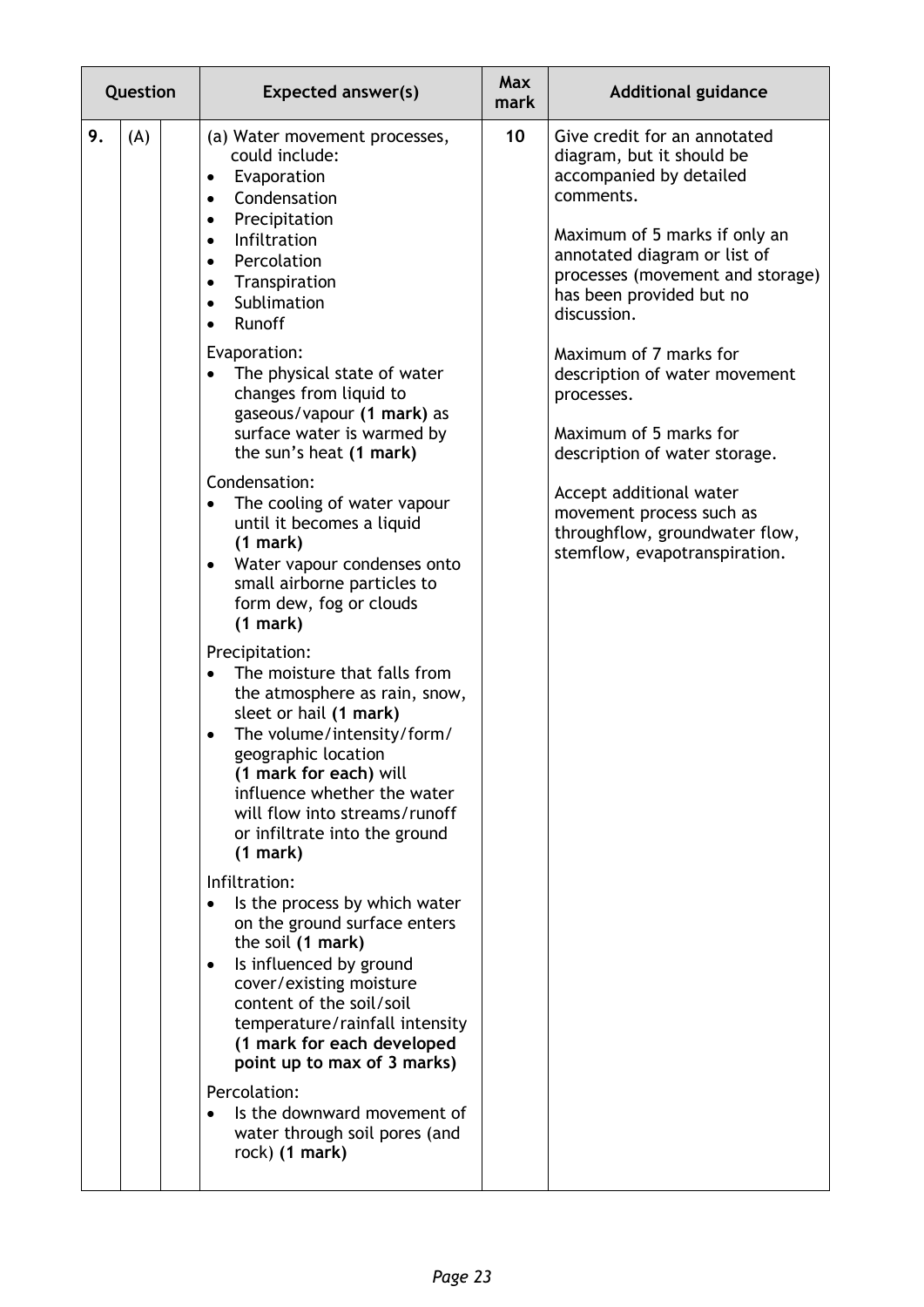|    | Question | <b>Expected answer(s)</b>                                                                                                                                                                                                                                                                                                                                                                                                                                                                                                                                                                                        | <b>Max</b><br>mark | <b>Additional guidance</b> |
|----|----------|------------------------------------------------------------------------------------------------------------------------------------------------------------------------------------------------------------------------------------------------------------------------------------------------------------------------------------------------------------------------------------------------------------------------------------------------------------------------------------------------------------------------------------------------------------------------------------------------------------------|--------------------|----------------------------|
| 9. | (A)      | Continued.                                                                                                                                                                                                                                                                                                                                                                                                                                                                                                                                                                                                       |                    |                            |
|    |          | Transpiration:<br>Is the process by which plants<br>return moisture to the air<br>(1 mark)<br>٠<br>Plants take up water through<br>$\bullet$<br>their roots and then lose some<br>through leaf pores when air<br>passes over (1 mark)<br>Sublimation:<br>Is the process whereby snow/ice<br>changes into water vapour<br>without first melting into water<br>(1 mark)                                                                                                                                                                                                                                            |                    |                            |
|    |          | Occurs more at high altitude<br>$\bullet$<br>(1 mark) when there is low<br>humidity/dry winds/low air<br>pressure (1 mark)                                                                                                                                                                                                                                                                                                                                                                                                                                                                                       |                    |                            |
|    |          | Runoff:<br>The movement of water across<br>the ground surface (1 mark)<br>Is influenced by rainfall<br>$\bullet$<br>intensity/duration/ground<br>slope/soil type/ground<br>cover/permeability of rock<br>(1 mark for each developed<br>point up to max of 3 marks)                                                                                                                                                                                                                                                                                                                                               |                    |                            |
|    |          | (b) Storage<br>Can be both surface or<br>subterranean (1 mark)<br>Includes atmospheric moisture<br>$\bullet$<br>(1 mark)<br>Stored on the surface as soil<br>$\bullet$<br>moisture (in upper layer)/snow<br>& ice/glaciers/watercourses<br>(rivers, streams etc)/<br>lakes/oceans (1 mark)<br>Interception occurs when<br>$\bullet$<br>trees/vegetation or other<br>barriers (natural or man-made)<br>prevent precipitation reaching<br>the ground surface (1 mark)<br>Subterranean/groundwater<br>$\bullet$<br>storage includes soil moisture (in<br>lower layers)/aquifers/rock<br>fractures/crevices (1 mark) |                    |                            |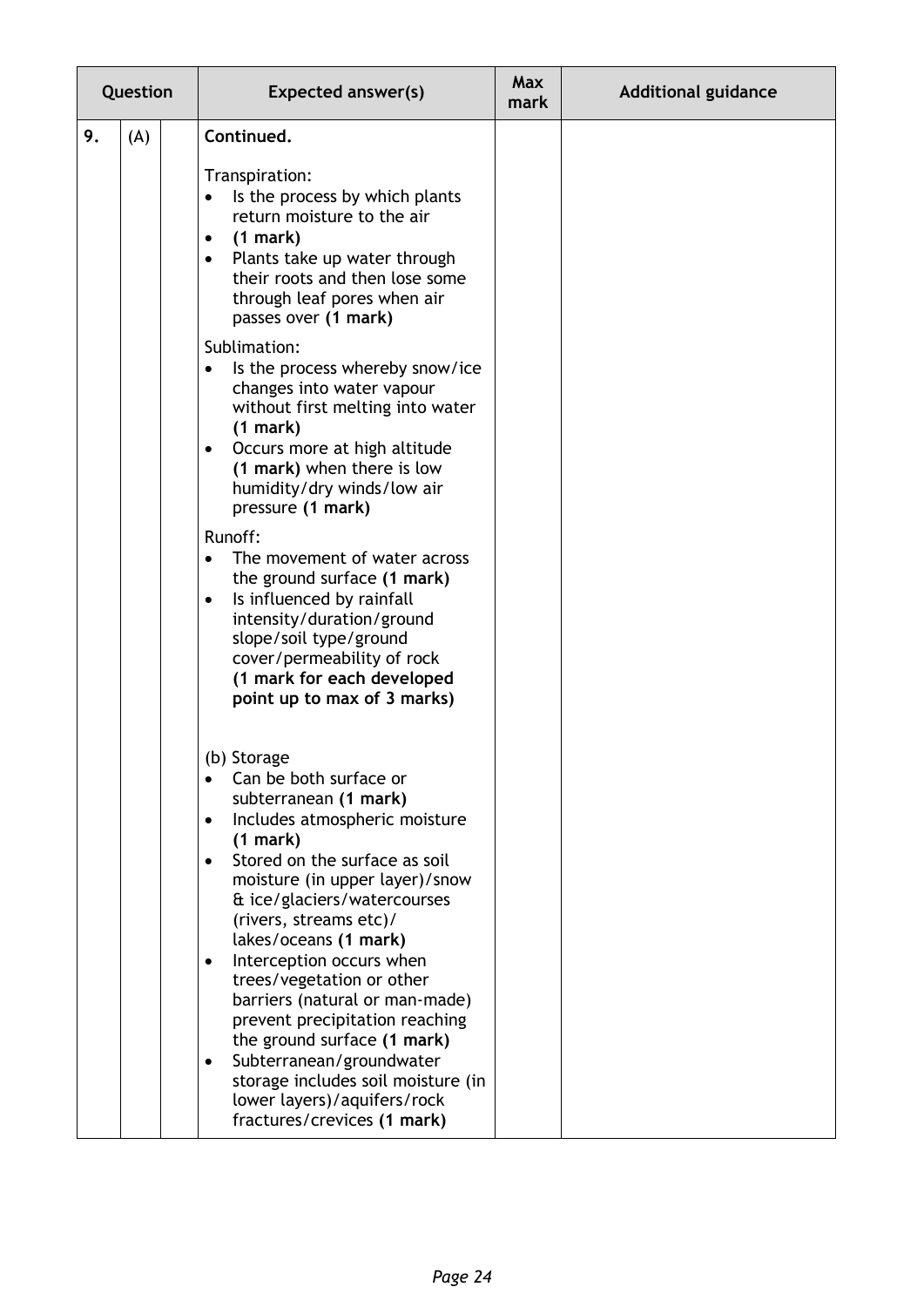| Question |     | <b>Expected answer(s)</b>                                                                                                                                                                                                                                                                                                                                                                                                                                                                                                                                                                                                                                                                                                                                                                                                                                                                                                                                                                                                              | <b>Max</b><br>mark | <b>Additional guidance</b>                                                                                                                                                                                                                                                                                                                                                                                                                                                                                                                                                                                                                                        |
|----------|-----|----------------------------------------------------------------------------------------------------------------------------------------------------------------------------------------------------------------------------------------------------------------------------------------------------------------------------------------------------------------------------------------------------------------------------------------------------------------------------------------------------------------------------------------------------------------------------------------------------------------------------------------------------------------------------------------------------------------------------------------------------------------------------------------------------------------------------------------------------------------------------------------------------------------------------------------------------------------------------------------------------------------------------------------|--------------------|-------------------------------------------------------------------------------------------------------------------------------------------------------------------------------------------------------------------------------------------------------------------------------------------------------------------------------------------------------------------------------------------------------------------------------------------------------------------------------------------------------------------------------------------------------------------------------------------------------------------------------------------------------------------|
| 9.       | (B) | (a) Brown earth<br>Typically found under<br>deciduous/broadleaved<br>woodland or grassland<br>(1 mark)<br>Rich humus layer/leaf litter<br>$\bullet$<br>decomposes quickly (1 mark),<br>because of intense biological<br>activity (1 mark), especially<br>by earthworms (1 mark)<br>Evidence of earthworm<br>$\bullet$<br>channels/animal burrows<br>(1 mark)<br>Indistinct O-A horizon (or<br>$\bullet$<br>organic layer-topsoil) boundary<br>(1 mark), because of mixing<br>action of soil biota (1 mark)<br>A-horizon/topsoil is often red-<br>$\bullet$<br>brown (1 mark), because of<br>iron oxidation (1 mark)<br>Depth of A-horizon/topsoil can<br>$\bullet$<br>be considerable (1 mark),<br>because of significant organic<br>input (1 mark)<br>Plant root system can be<br>$\bullet$<br>extensive (1 mark), because<br>soil type supports rich<br>vegetation (1 mark)<br>B-horizon/subsoil is a<br>$\bullet$<br>distinctive brown colour<br>(1 mark), lightening with<br>depth as humus and iron<br>content decreases (1 mark) | 10                 | The candidate must comment on<br>features that distinguish between<br>the profiles. These could be:<br>Typical ecosystem for each<br>$\bullet$<br>Level of decomposition, and<br>$\bullet$<br>types of decomposer organisms<br>Characteristic horizons: deep<br>$\bullet$<br>A-horizon and/or indistinct O-A<br>horizon boundary in brown<br>earths; presence of an ashy<br>layer and/or iron pan in<br>podzols<br>Give credit for annotated<br>diagrams, but these should be<br>accompanied by detailed<br>comments.<br>Maximum of 5 marks if only<br>(annotated) diagrams have been<br>provided but no discussion.<br>Maximum of 7 marks for each soil<br>type. |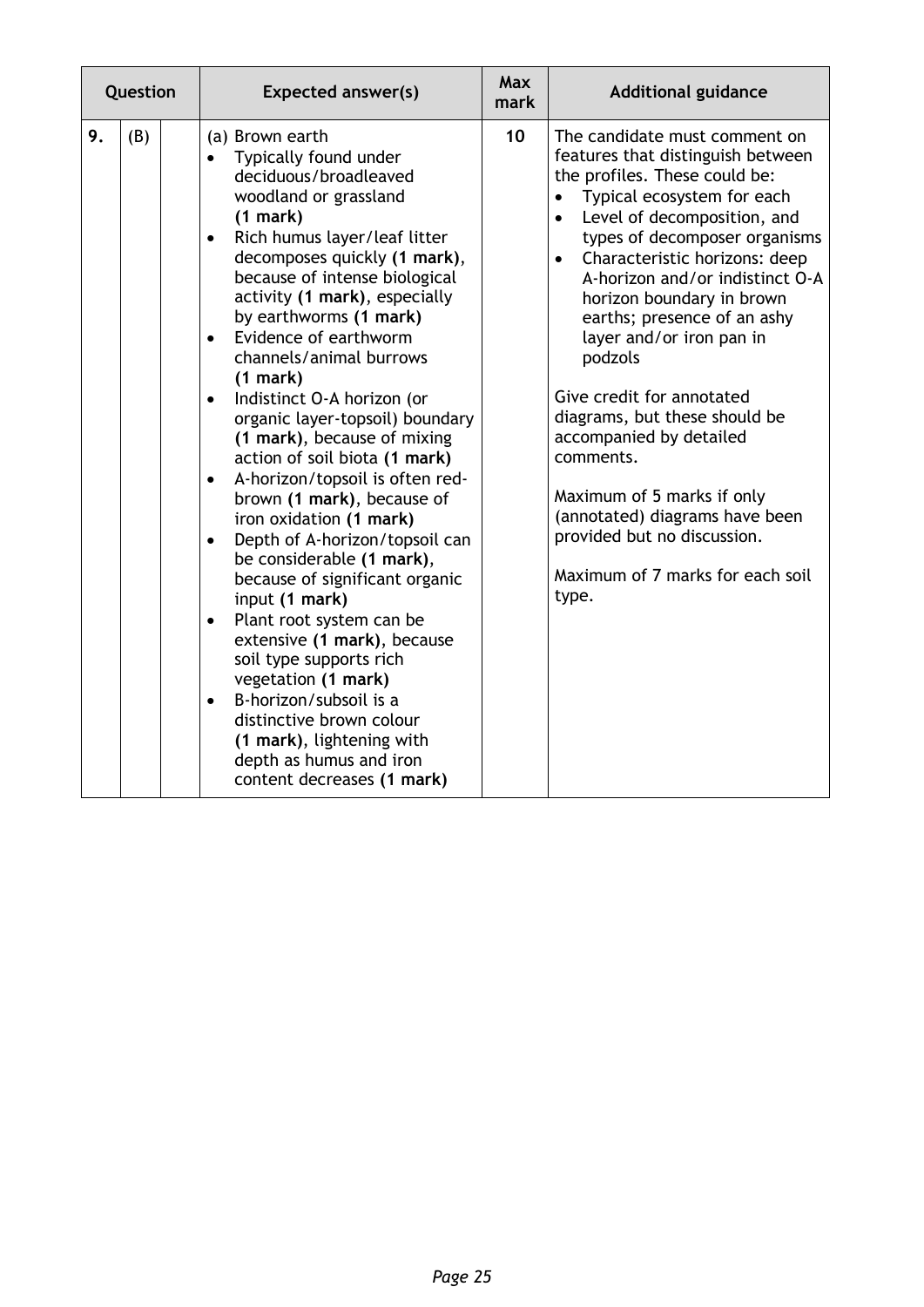| Question |     |  | <b>Expected answer(s)</b>                                                                                                                                                                                                                                                                                                                                                                                                                                                                                                                                                      | <b>Max</b><br>mark | <b>Additional guidance</b> |
|----------|-----|--|--------------------------------------------------------------------------------------------------------------------------------------------------------------------------------------------------------------------------------------------------------------------------------------------------------------------------------------------------------------------------------------------------------------------------------------------------------------------------------------------------------------------------------------------------------------------------------|--------------------|----------------------------|
| 9.       | (B) |  | Continued.<br>(b) Podzol<br>Typically found under<br>moorland/heathland/coarse<br>grassland/coniferous woodland<br>(1 mark)<br>Deep organic/O-horizon<br>$\bullet$<br>(1 mark), because poor soil<br>biodiversity limits<br>decomposition (1 mark)<br>Few/no earthworms (1 mark)<br>$\bullet$<br>No mixing agents so distinct<br>$\bullet$<br>horizons (1 mark)<br>Decomposers likely to be fungi<br>$\bullet$<br>(1 mark)<br>A-horizon likely to be ashy-<br>$\bullet$<br>grey/silica-rich, (1 mark)<br>because iron/aluminium has<br>leached downwards/eluviated<br>(1 mark) |                    |                            |
|          |     |  | B-horizon may be rusty-red<br>$\bullet$<br>colour and very hard (1 mark)<br>because of formation of an<br>iron pan (1 mark), from<br>accumulation/illuviation of<br>iron from A-horizon (1 mark).<br>Or could be very dark, because<br>of washing down of humus<br>(1 mark), forming a humic<br>pan (1 mark)                                                                                                                                                                                                                                                                   |                    |                            |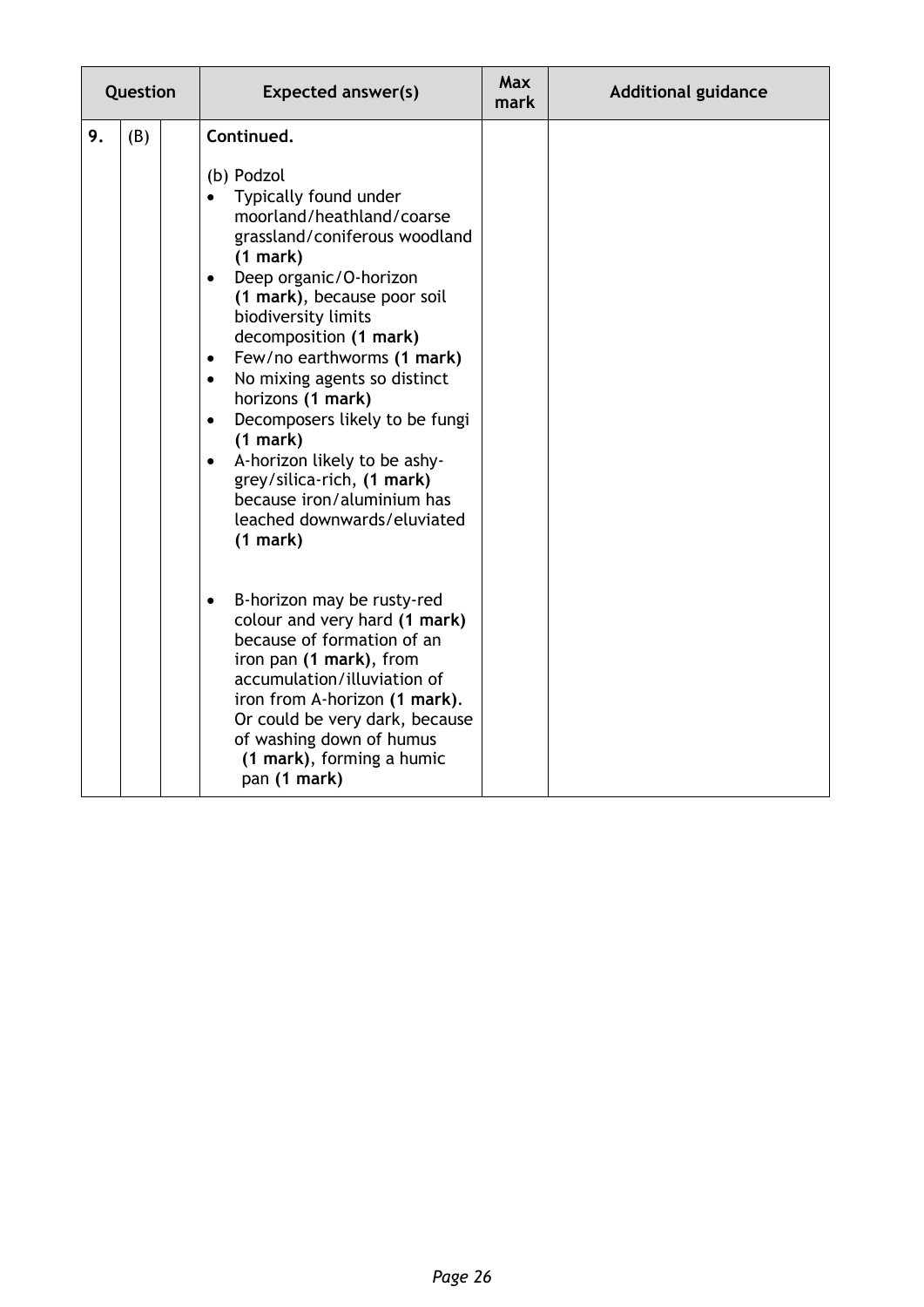| Question |                | <b>Expected answer(s)</b>                                                                                                                                                                                                                                                                                                                                                                                                                                                                                                                                                                                                                                                                                                                                                                                                                                                                                                                                                                                                                                                                                                                                                                                                             | <b>Max</b><br>mark | <b>Additional guidance</b>                                                                                                                                                                                                                                                                                                                                                                                                                                                                                                                                                                                                                                                                                |
|----------|----------------|---------------------------------------------------------------------------------------------------------------------------------------------------------------------------------------------------------------------------------------------------------------------------------------------------------------------------------------------------------------------------------------------------------------------------------------------------------------------------------------------------------------------------------------------------------------------------------------------------------------------------------------------------------------------------------------------------------------------------------------------------------------------------------------------------------------------------------------------------------------------------------------------------------------------------------------------------------------------------------------------------------------------------------------------------------------------------------------------------------------------------------------------------------------------------------------------------------------------------------------|--------------------|-----------------------------------------------------------------------------------------------------------------------------------------------------------------------------------------------------------------------------------------------------------------------------------------------------------------------------------------------------------------------------------------------------------------------------------------------------------------------------------------------------------------------------------------------------------------------------------------------------------------------------------------------------------------------------------------------------------|
| 10.      | $\overline{A}$ | Candidates could consider the<br>following:<br>Source<br>$\bullet$<br>Mode of entry into the<br>$\bullet$<br>environment<br>Bioaccumulation<br>$\bullet$<br>Biomagnification<br>$\bullet$<br>Impact on biodiversity<br>$\bullet$<br>Example: pesticides<br>Source:<br>POPs include pesticides, industrial<br>chemicals and unintentional by-<br>products of industrial processes<br>(1 mark)<br>Mode of entry into environment:<br>(Agricultural) pesticides are<br>applied as sprays/granules/seed<br>coatings (1 mark). Excess<br>pesticide can by carried by wind<br>away from the point of application<br>(1 mark), or dissolve in<br>groundwater (1 mark), or enter<br>watercourses via surface runoff<br>(1 mark)<br><b>Bioaccumulation:</b><br>The POP can enter an organism via<br>breathing, swallowing or<br>absorption through the skin.<br>(1 mark)<br>POPs are insoluble in water<br>(1 mark) and are stored in the<br>body in fatty tissue (1 mark).<br>They are not metabolised or<br>excreted, or only very slowly<br>(1 mark). Over time the level of<br>POP stored in the body may equal<br>that of the surrounding<br>environment (1 mark) but<br>generally will be too low to cause<br>the organism harm (1 mark) | 10                 | The question stem mentions<br>pesticides so this is likely to be<br>the focus of discussion, but credit<br>should be given where other POPs<br>are discussed.<br>Commentary on the impact on<br>biodiversity must be included.<br>Maximum of 6 marks if this is<br>omitted.<br>To achieve maximum marks, the<br>candidate should give a good<br>account of the reason for using<br>the POP, how it is applied, how it<br>enters the food chain,<br>accumulation within the<br>individual, movement of the POP<br>between trophic levels, and the<br>impact on biodiversity.<br>Statements should be well-<br>structured and marker judgement<br>should be used where bullet points<br>have been included. |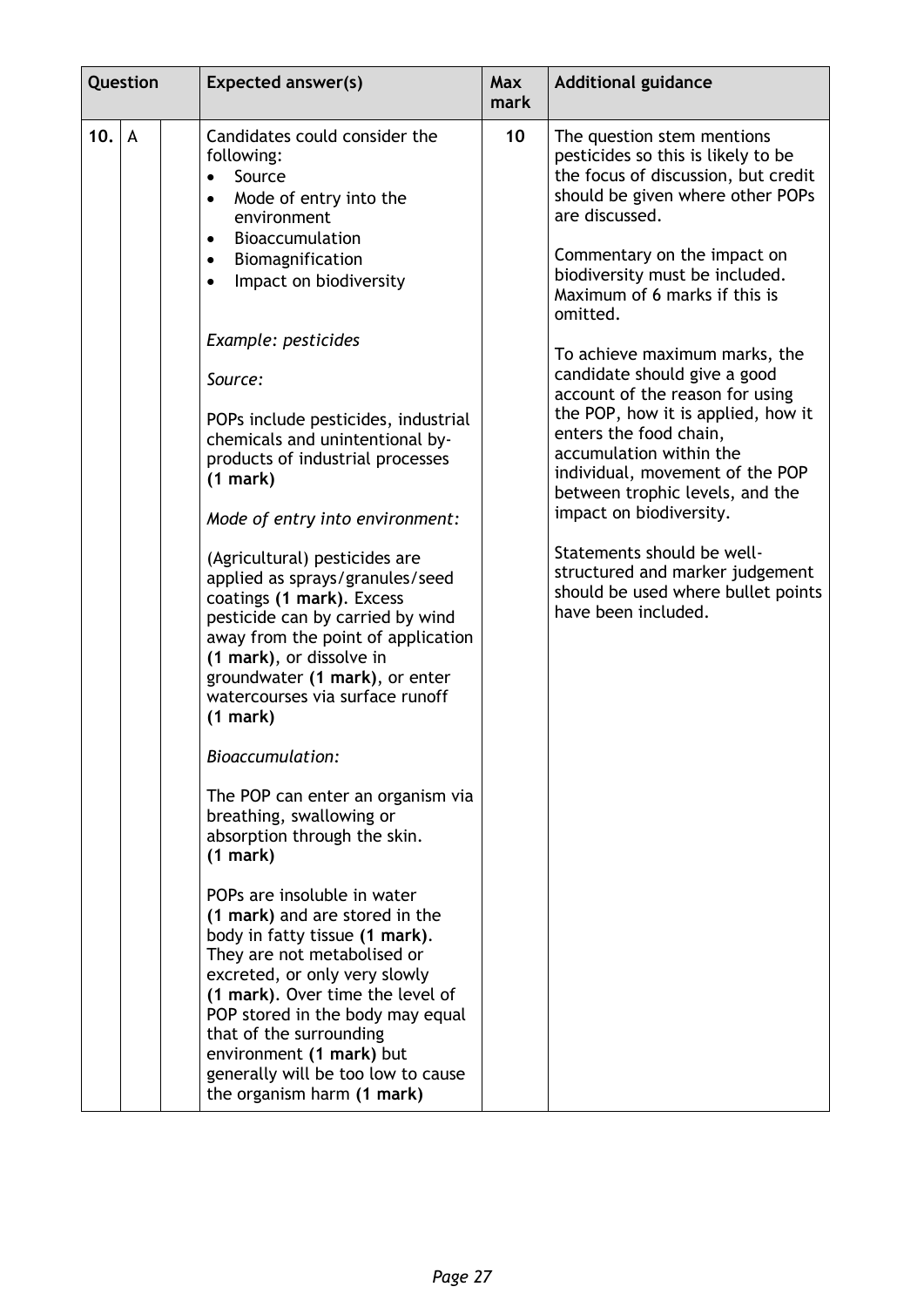| Question |   | <b>Expected answer(s)</b>                                                                                                                                                                                                                                                                                                                                                                                                                                                                                                                                                                                                                                                                                                                                                                              | Max<br>mark | <b>Additional guidance</b> |
|----------|---|--------------------------------------------------------------------------------------------------------------------------------------------------------------------------------------------------------------------------------------------------------------------------------------------------------------------------------------------------------------------------------------------------------------------------------------------------------------------------------------------------------------------------------------------------------------------------------------------------------------------------------------------------------------------------------------------------------------------------------------------------------------------------------------------------------|-------------|----------------------------|
| 10.      | A | Continued.                                                                                                                                                                                                                                                                                                                                                                                                                                                                                                                                                                                                                                                                                                                                                                                             |             |                            |
|          |   | Biomagnification:                                                                                                                                                                                                                                                                                                                                                                                                                                                                                                                                                                                                                                                                                                                                                                                      |             |                            |
|          |   | POPs in contaminated prey are<br>transferred to other organisms via<br>predation (1 mark) and the POP<br>concentration in the fatty tissues<br>of the predator will start to<br>increase (1 mark). The level of<br>POP will increase at each trophic<br>level (1 mark) until it is<br>eventually high enough to cause<br>death or have an adverse effect<br>(on behaviour, reproduction or<br>disease resistance) (1 mark)<br>Impact on biodiversity:<br>Pesticides are used to control pest<br>species and thereby reduce<br>damage or increase (agricultural)<br>yield (1 mark). Removal of a food<br>species from a food chain will<br>have a negative impact on<br>biodiversity (1 mark), either local<br>(through point pollution) or more<br>widespread (through diffuse<br>pollution) (1 mark). |             |                            |
|          |   | Pesticides are generally designed<br>to control target species<br>(herbicides, insecticides,<br>fungicides etc) (1 mark) but may<br>prove toxic to non-target species<br>and pose a longer term threat to<br>local biodiversity (1 mark).<br>Genetic resistance to a pesticide<br>in a given species does not<br>prevent bioaccumulation or<br>biomagnification, and could still<br>prove harmful to other species<br>further up the food chain.<br>(1 mark)                                                                                                                                                                                                                                                                                                                                           |             |                            |